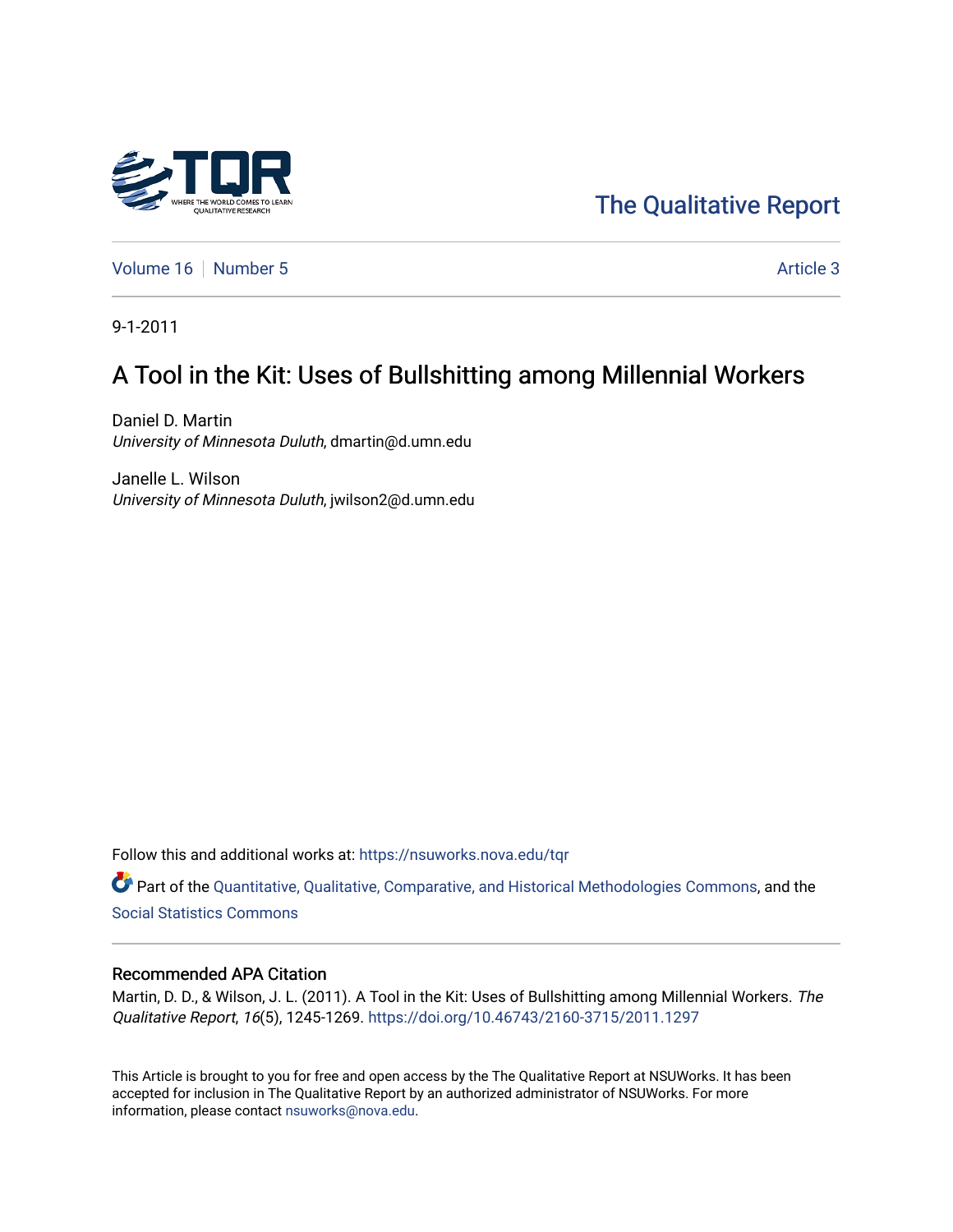

## A Tool in the Kit: Uses of Bullshitting among Millennial Workers

## **Abstract**

This study explores the nature, use, and social organization of one form of communicative action that is common in everyday life -- "bullshitting." We use this form of communication to assess the ways in which dimensions of community, power and status are created in interaction. Abiding by the canons of ethnographic content analysis, we gathered data from over one hundred student respondents to ascertain the behaviors, utterances, and stories that people define as "bullshitting." The study finds that members of the "millennial generation" hone skills both in the telling and detection of this form of communication as they participate in a variety of contexts, including school, work, and interpersonal relationships. Special attention is given to the ways in which bullshitting is used as a cultural resource for agentive action. Dramaturgical and organizational theories are drawn upon in theorizing the data.

## Keywords

Ingratiation, Organizational Culture, Injustice Frame, Self-Presentation, Ethnographic Content Analysis

## Creative Commons License



This work is licensed under a [Creative Commons Attribution-Noncommercial-Share Alike 4.0 License](https://creativecommons.org/licenses/by-nc-sa/4.0/).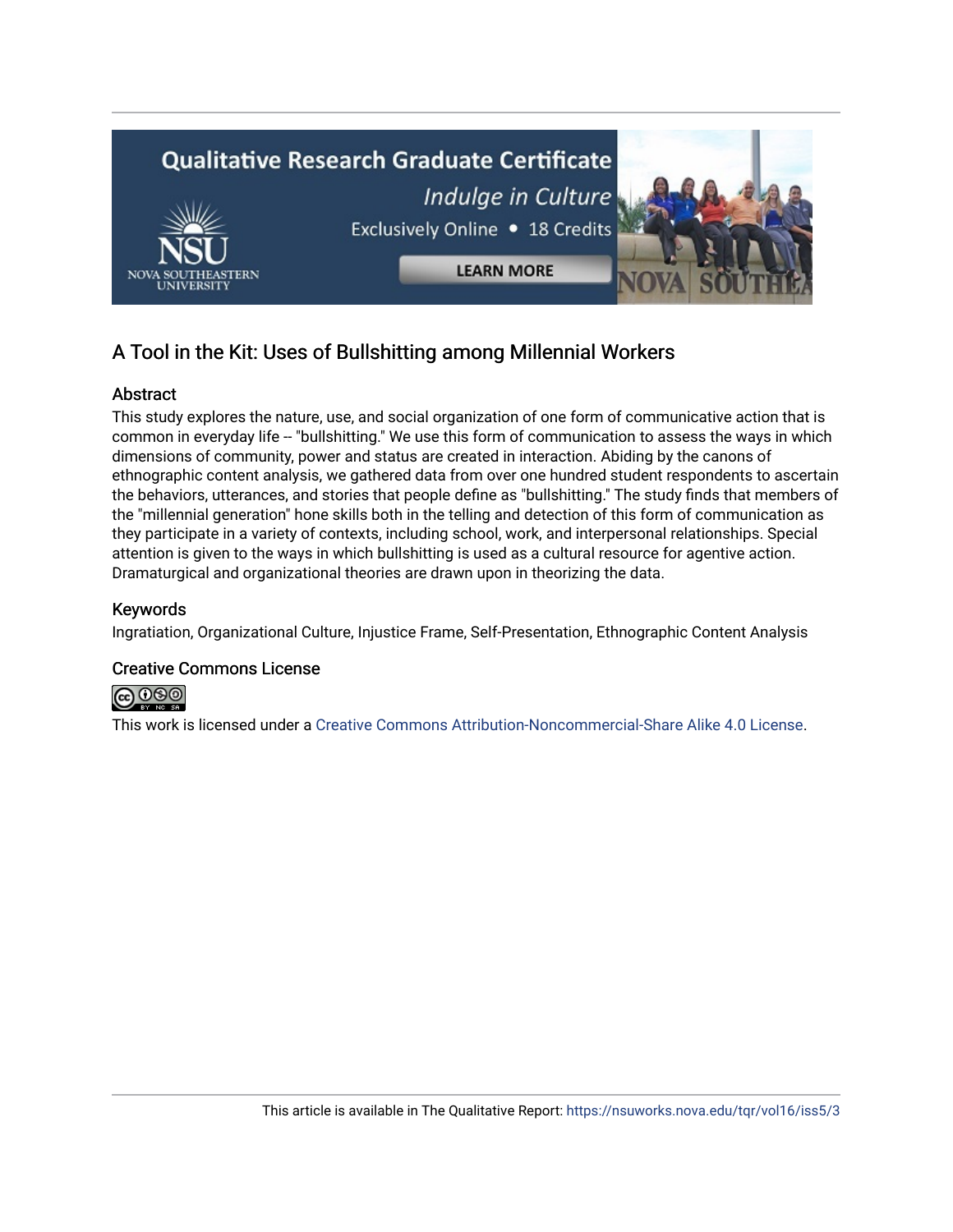## **A Tool in the Kit: Uses of Bullshitting among Millennial Workers**

Daniel D. Martin and Janelle L. Wilson University of Minnesota Duluth, Minnesota, USA

*This study explores the nature, use, and social organization of one form of communicative action that is common in everyday life––"bullshitting." We use this form of communication to assess the ways in which dimensions of community, power and status are created in interaction. Abiding by the canons of ethnographic content analysis, we gathered data from over one hundred student respondents to ascertain the behaviors, utterances, and stories that people define as "bullshitting." The study finds that members of the "millennial generation" hone skills both in the telling and detection of this form of communication as they participate in a variety of contexts, including school, work, and interpersonal relationships. Special attention is given to the ways in which bullshitting is used as a cultural resource for agentive action. Dramaturgical and organizational theories are drawn upon in theorizing the data. Key words: Ingratiation, Organizational Culture, Injustice Frame, Self-Presentation, Ethnographic Content Analysis.* 

In the following article, we look at how students acquire, define, deploy, and anticipate the use of "bullshitting" as a cultural resource, as they pursue both educational and work aspirations. In everyday conversation, the meaning of bullshitting seems obvious. According to Fergusson's slang dictionary (1994), bullshit is "nonsense, empty talk" and, in the verb form, the meaning is: "to indulge in empty or boastful talk or falsehood, in order to impress or deceive" (p. 31). As a form of narrative action, bullshitting is commonly defined as involving deception or the telling of a *tall tale*. Bullshitting, then, entails the construction of narrative that may ultimately highlight the ignorance, gullibility, or naiveté of the recipient. We use this folk concept in illuminating how students, in both their present jobs and as future workers, understand the structure of relations in the work place and script action in accordance with it. The topic is timely given that members of the Millennial Generation (i.e., those born between 1982 and 2002) are entering the work force in larger numbers. This study adds to insights that have been provided by other scholars on power in micro-structural relations (Collins, 2004), organizational processes (Morrill, Zald, & Rao, 2003), and culture and identity (Holstein & Gubrium, 2000), observing the ways in which power differences manifest themselves in communication.

Bowles and Gintis (1976), in a classic treatise on education, argued that the structure and experience of schooling in the United States shapes students in accordance with occupational and work demands sustaining a broader class system. The culture and normative structure of top preparatory schools and private colleges, for example, mold students for leadership roles encouraging creativity, independence, and identification. By contrast, public schools and community colleges––enrolling students with less cultural capital––emphasize the importance of labor discipline. This ethos is realized as students,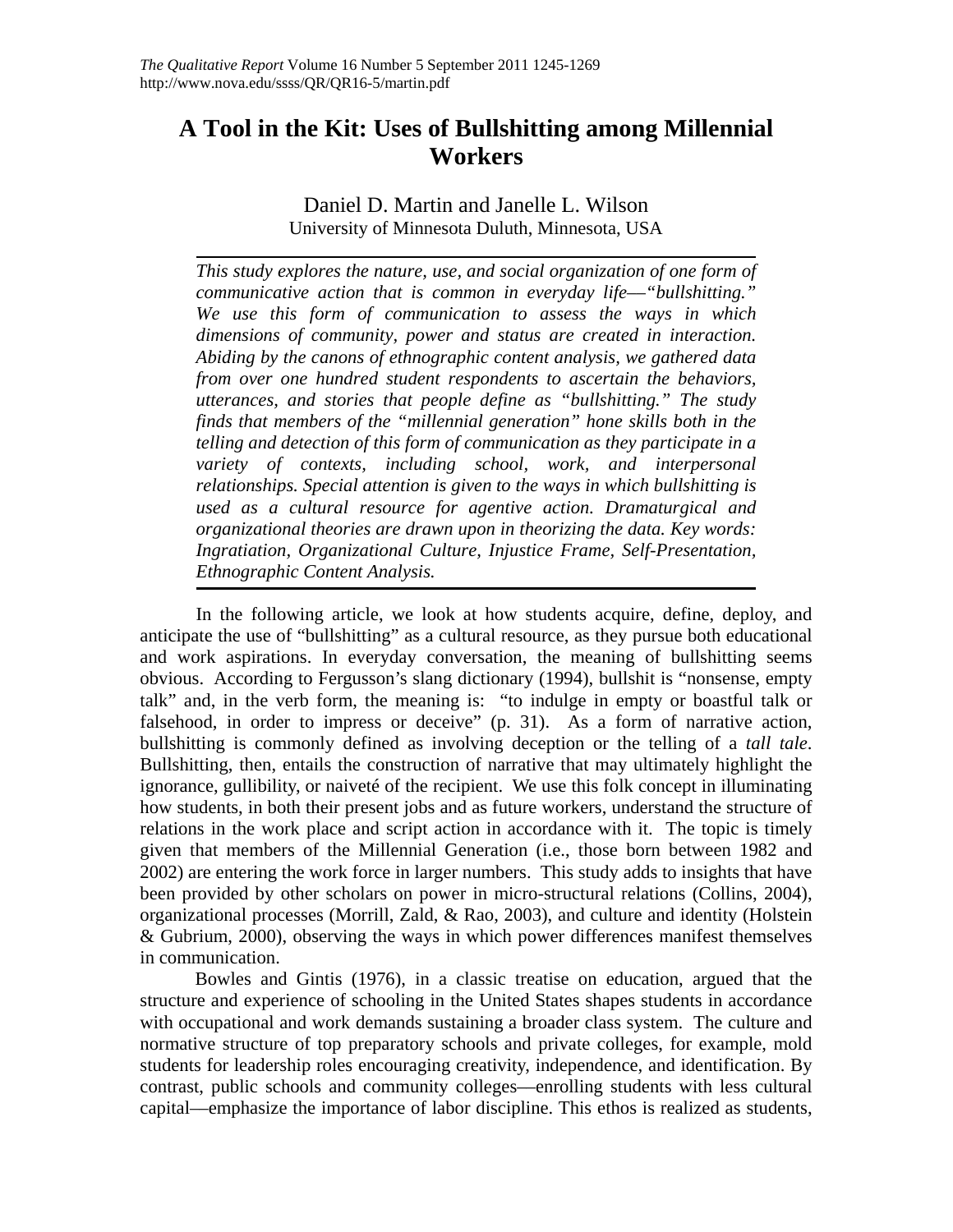qua future workers, learn to empathize with administrative orders, defer gratification, and deliver dependable, consistent performances. However, while Bowles and Gintis provided an insightful analysis into the structural features of capitalist schooling, little is revealed about how students as social agents might draw upon a repertoire of meanings, definitions, identities, strategies, and tactics for either contesting or adapting to the structural arrangements of work. What is left unsaid is how public school students themselves anticipate, experience, and define their participation within the two arenas of school and work. By contrast, expressions of agency among "Millennial Generation" workers have received great attention from those threatened by potential, agentive action. For employers, the issue has gained increasing significance, as evidenced by the burgeoning number of management manuals bearing titles such as *Millennials Rising*  (2000), *Managing the Generation Mix* (2006), and *Bridging the Generation Gap* (2007). We propose to shed light on these processes by looking at a particular implement within the "cultural toolkit" (Swidler, 1986, p. 273) commonly found in almost all social contexts – an implement putatively referred to as "bullshitting."

While the characterization of members of Generation X (i.e., those born between 1965 and 1981) paints them as cynical, albeit entrepreneurial, slackers, the characterization of members of the Millennial Generation is one providing a stark contrast: Millennials are said to be optimistic, confident, and involved (Howe & Strauss, 2000). With respect to attitudes at work, a similarity between members of both generations is the observation that they lack requisite levels of commitment to their employers (Oliver 2006). By comparison, the parents and grandparents of Xers and Millennials are noted for working long and hard hours at their jobs. Over the past few decades, rewards for loyalty and commitment to the organization have been overshadowed by down-sizing, re-organization, and displacement. For both Xers and Millennials, occupational identity has less salience than for workers in previous generations. Findings from the Meaning of Work International Research Team (cited in Oliver, 2006) suggest that part of the reason for this apparent erosion of occupational identity is the message young people receive concerning the plethora of job changes they will make throughout their working lives. Young workers appear to value personal flexibility over and above an occupational identity. To some extent, the importance of work in identity-formation has been displaced by issues of consumption and lifestyle (Oliver). Of primary importance to Millennials is the ease by which they can socialize and consume. In a recent Pew Research study (Taylor & Keeter, 2010) comparing Millennials with members of previous generations (including the Silent Generation, whose members were born between 1925 and 1942; Baby Boomers, whose members were born between 1947 and1964; and Gen Xers, those born between 1965 and 1981, Millennials were the only group that did not cite "work ethic" in response to the survey question: "What makes your generation unique?" The most popular responses Millennials provided to the question were technology, music, pop culture and style, and liberalism and tolerance (Taylor & Keeter, p. 13).

Coming of age in an era when digital technology has expanded the means of communication and personal expression, Millennials themselves consider "pop culture and style" as markers of their uniqueness (Taylor & Keeter, 2010, p. 13). Our study assesses "stylized" presentations of self by examining bullshitting across a variety of settings and situations. We pay particular attention to its actual and anticipated use by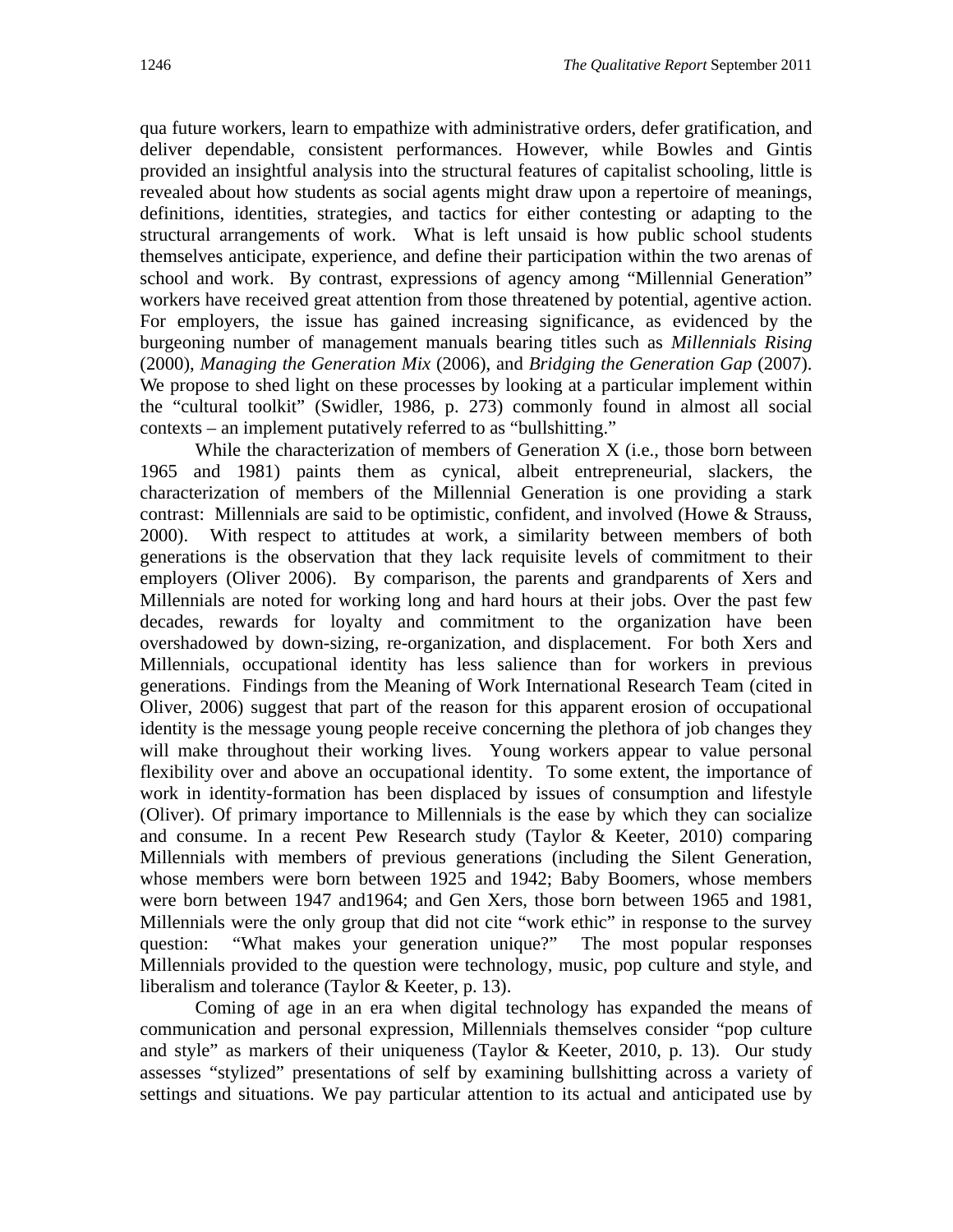members of the Millennial Generation in work contexts. Data gathered from Millennials enabled us to explore how bullshitting is used as a form of play or entertainment, as a self-presentation strategy, as a form of sociability, and finally, as an assertion of the experience of an injustice.

#### **Organizational Contexts and Bullshitting**

While bullshitting is hardly a new phenomenon, its actual and anticipated use among Millennials in work and other settings has not, to date, been explored. Indeed, as a folk concept and form of interaction, bullshitting has received little theoretical or empirical attention.

Prior studies of work settings carried out by organizational psychologists simply subsume the phenomenon under a more general class of action—"ingratiatory behavior" (Linden & Mitchell 1988, p. 572). Research on organizational influence indicates that when managers in the workplace face contestation from workers they more readily cede rewards to subordinates who ingratiate themselves to management (Kipnis & Vanderveer, 1971). Other studies have revealed more ambivalent results. Experimental research on the "influence tactics" used by workers and supervisors indicates that deferential behaviors by workers may ply loose the rewards they seek if they strategically wait until their boss or supervisor is "in the right mood" (Kipnis, Schmidt, & Wilkinson, 1980, p. 442). Paradoxically, this same research found that the people who routinely cajole others, strategically make others feel important, lie, manipulate information, and/or pretend to understand the problems of others are not workers but managers in superior positions.

 Beyond psychological research, sociological studies have assessed how workers attempt to strategically shape the perceptions that management come to hold of them (Homans, 1941) and resist the laboring process in doing so (Bramel & Friend, 1981). Still other studies have focused on the specific, verbal strategies through which workers assert self-presentations, fend off unwanted attributions, build reputations and construct accounts (Tedeschi & Melburg, 1984; Tedeschi & Reiss, 1981). Tedeschi and Melburg's research, representing perhaps the most thorough investigation of workers' dramaturgical repertoire, identifies "ingratiation" as "tactical and assertive impression management" (p. 37). By ingratiation they refer to "a set of assertive tactics which have the purpose of gaining the approbation of the audience that controls significant rewards for the actor" (p. 37). They distinguish between four general strategies, including: (a) the use of statements in front of the boss that are self-enhancing; (b) complementing or flattering one's supervisor; (c) making statements indicating similarity in belief or attitude with one's manager; and, (d) doing favors for the boss (pp. 38-40). Yet, while notable works in sociology have focused on how laborers craft workgroup routines (Burawoy, 1979; Kundra, 1992), professional culture (Fine, 1996; 2007) and forms of resistance (Fantasia, 1988; Grenier, 1988) little research focuses on the workgroup cultures of the Millennial Generation and even less on the specific folk concept of *bullshitting*. Investigation into the trope has more commonly been the object of philosophical rather than empirical inquiry (Frankfurt, 2005)––even though one might expect it to hold ethnographic interest for those doing research on joking and workgroup culture (For examples see: Roy, 1959; Scott, 1974; Sykes, 1966; Traylor, 1972; Ullian, 1976).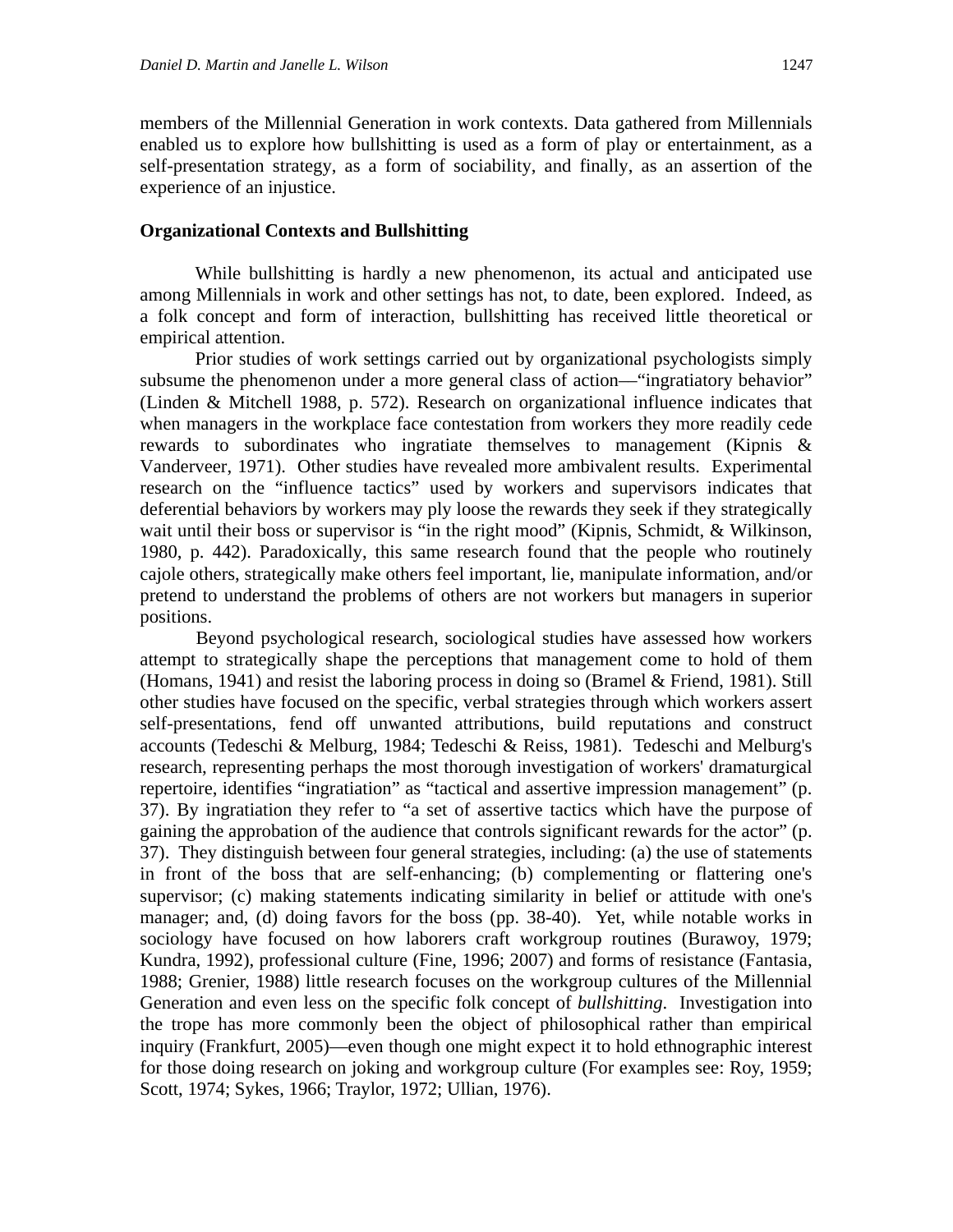In light of research on ingratiatory behavior, the question remains: How does *bullshitting* differ sociologically from other forms of interaction in terms of the structure of situations, opportunities, and social relations in which is situated? And, how does this form of interaction play out among America's youngest workers? Throughout the remainder of the article we look at how students as present and future workers think about and formulate *bullshitting* both as an interaction strategy and as an experience embodying moral lessons. In doing so, we explicate the ways in which the structural arrangements of school, work, and everyday life establish the conditions under which this form of communication presents itself as either an implement in the cultural toolkit or as an organizational obstacle and source of annoyance. Special attention is paid to the ways in which this form of interaction is used in negotiating, contesting, and/or reinforcing inequality in micro-structural relations.

#### **Methods: No Bull**

We administered open-ended surveys through e-mail to undergraduate college students enrolled in various sociology classes at two state universities in the Midwest (N=110). (Please see the Appendix for a copy of the survey). Students enrolled in courses that each of us taught, as well as students enrolled in a colleague's course, constituted our convenience sample. Students were given the incentive of a few extra credit points for their willingness to complete the survey. Upon receiving completed surveys via email, we immediately gave each respondent a pseudonym. At both universities where data were gathered, approval was granted from the Human Subjects Review Boards.

We set out to ascertain how students define the term bullshitting, what experiences they have had that involve this phenomenon, and how bullshitting is perceived to be relevant as students find themselves in the workplace or anticipate occupational life. We asked participants to provide us with expansive, detailed descriptions of times when they either directly observed or experienced social processes exemplifying the folk concept, bullshitting. We also asked our respondents to tell us about the concept's "native use," providing us with a "thick description" (Geertz, 1973, p. 6) of the situations in which they have encountered bullshitting. We began our inquiry having students (ages 18-25) define the term, providing us with information on a variety of activities where the concept was used or was operable, telling us about their experiences, feelings, and cognitions in these contexts. In part, we asked students to tell us how they came to learn about bullshitting and to recount situations when they, personally, had participated in using this form of interaction. Respondents were also asked to anticipate the relevance or applicability of this form of interaction in the types of work contexts they envision themselves following graduation. Students provided rich examples of interaction with employers, family members, friends, romantic others, and strangers, sharing the experiences they had from which lessons and prescriptions might be drawn––lessons informing their roles both in future jobs and everyday life. The length of responses to each question varied, with some respondents providing a sentence or two and other respondents providing full paragraphs.

 We uploaded all of the textual data into the qualitative software program *ATLAS.ti* (Muhr, 2009). Following Altheide's (1987) prescriptions for ethnographic content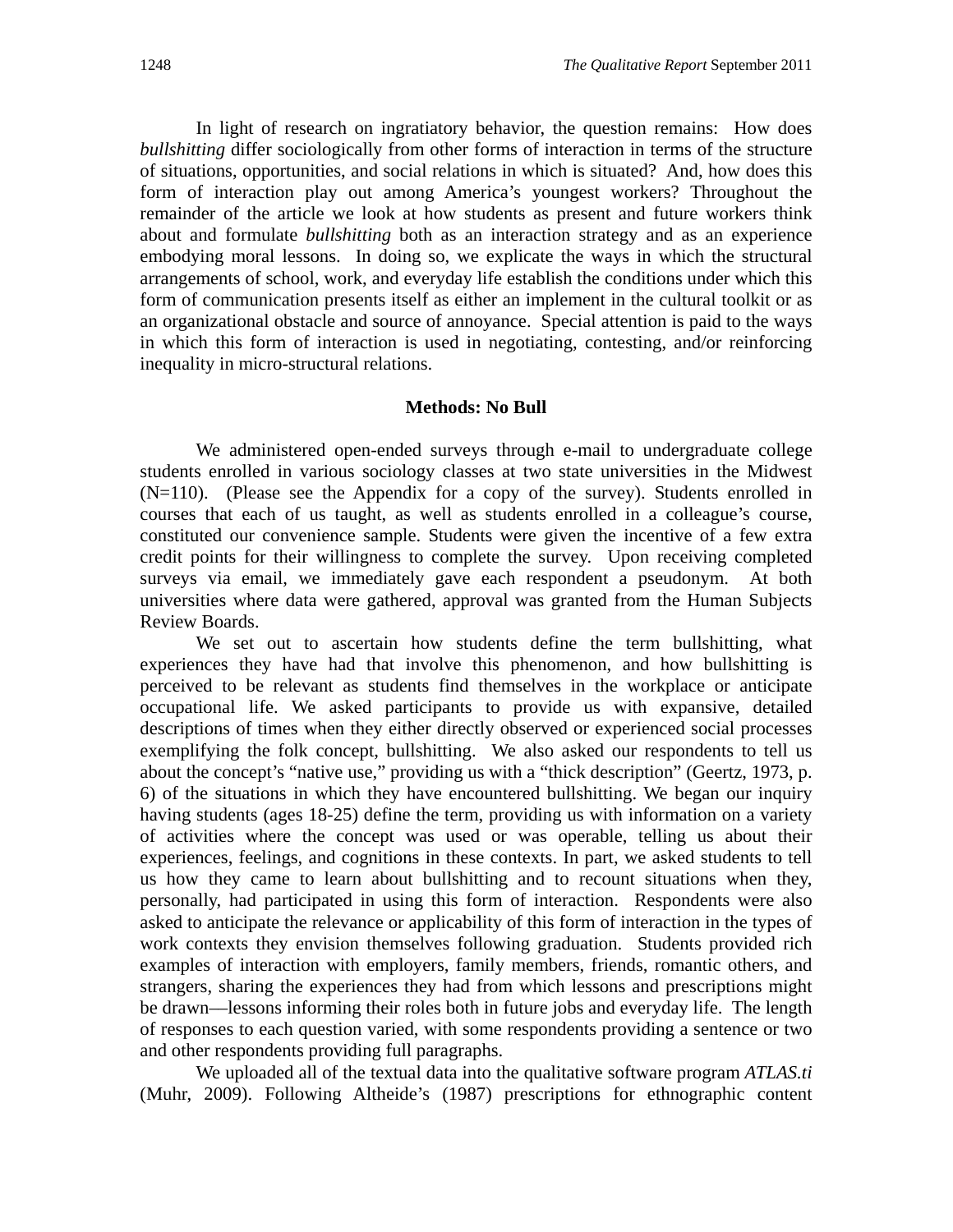analysis, we analyzed the narrative data using constant comparison for discovering emergent patterns. Working within the Grounded Theory framework (Glaser & Strauss, 1967; Strauss & Corbin, 1990), we proceeded, line-by-line, to open-code, independently of one another, all of the data provided by our informants (Blumer, 1969; Glaser, 1992; Strauss, 1987), achieving inter-coder reliability slightly over 90%. We began our initial coding, as Charmaz (2001) advises, "by examining each line of data and defining the actions or events … occurring in it or … represented by it" (p. 341). For example, the following is a response from one of our female respondents to the questionnaire item: "Please describe an instance when you were bullshitting someone. Who was it? What was the situation? How did that person react? How did it make you feel?"

One instance that I was bullshitting someone was when a parent came up to the pool and was complaining about our facility when there was no need be. For me being the manager at the time I felt that it was my duty to have a conversation with this lady. There was no way that I was going to get a word in because of how angry this mother was so I just bullshitted with her about different programs that the parks and rec[reation] was offering. I thought that maybe her children would like those better than the pool just so I could calm her down and make her realize that she was blowing something way out of proportion that she didn't need to be. The mother reacted surprisingly well to my bullshitting. She understood that the facility was old and that there was nothing anyone could do about it so she said thank you for my time and was on her way. I felt very good about the situation and my bullshitting. I think that sometimes it's ok to use it if necessary and if it doesn't hurt anyone's feelings.

This respondent addressed each question posed – she described an instance when she was the "instigator" of bullshitting, providing an explanation of the situation and describing both how the recipient of the bullshitting reacted and how the experience of bullshitting made her feel. The primary codes for this datum were "example of bullshitting at work" and "bullshitting as required activity." A number of codes emerged as we examined our data. Some examples include:

- Bullshitting as play lie or storytelling
- Bullshitting as exaggeration
- Bullshitting as impression management or self-presentation
- Bullshitting as required activity
- Reluctant bullshitting

Through our process of data analysis, we searched for dominant themes, strategies, and deviant cases, while paying attention to common narratives, accounts, and "native terms" (Spradley, 1979, p. 73). We did so in an effort to develop conceptual categories – these categories, in part, broadly representing the ways in which student workers identified communication as bullshitting, used the term itself in conversation, and talked about the dynamics and social contexts in which they encountered this form of interaction.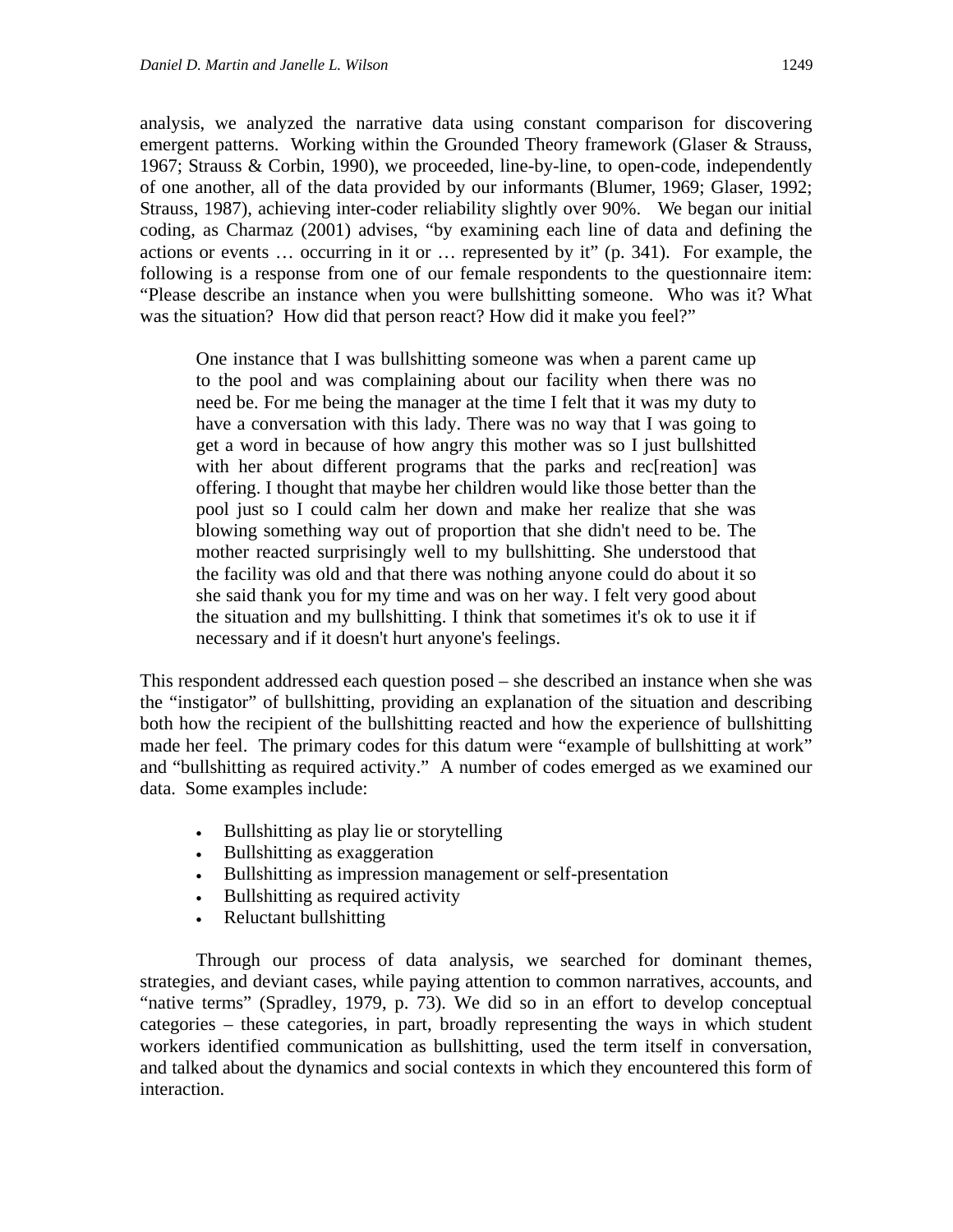The ethnic composition of the sample represented both the schools and the regions in which the data were gathered, with the majority of respondents (91%) identifying themselves as White (Please refer to table 1).

| Ethnicity        | Male | Female | Total             |
|------------------|------|--------|-------------------|
| White            | 36%  | 55%    | 91%               |
| African American | 2%   | 3%     | 5%                |
| Native American  | 1%   | 1%     | 2%                |
| Hmong            | 1%   | 0%     | 1%                |
| Latino           | 0%   | 1%     | 1%                |
| Total            | 40%  | 60%    | 100%<br>$(N=110)$ |

Table 1. *Student demographic characteristics*

 Both of the universities where data were gathered are public institutions – one with a student population of about 24,000 students and the other with a student population around 10,500. While there is variability among our respondents with respect to past job history, parents' career contexts, and projected career paths, the majority of students at both institutions identified themselves as wage-earners. None of our students reported that they owned their own business. While less than five percent of our respondents reported that they supervised others at their jobs, the overwhelming proportion stated that they were supervised by others and worked for a wage. While we asked our participants about work experiences, we did not specifically ask participants questions about their class background or work history. Our knowledge of, and experience with, students at the two universities where data were gathered enable us to assert that many of these students have had jobs in high school and also work both during the academic year and over the summers. The Career and Student Employment Services office at one of these institutions reported (via the university's website) that the majority of students at their university work during the school year, during summers and while on break. Data that we gathered from a non-probability sample of students at the other institution—a convenience sample of over 200 students enrolled in introductory sociology courses—suggest that the majority of students self-identify as middle class (Martin, 2006).

We considered the multiplicity of meanings student informants associated with the folk concept, bullshitting, attending to the contextual uses of the term. Our high rate of intercoder reliability, in combination with our familiarity with the general backgrounds of students in our sample, enable us to assert that our findings are credible. In the following sections of the paper we interrogate bullshitting as a form of interaction, observing the ways in which this interaction is strategically constructed. Finally, we provide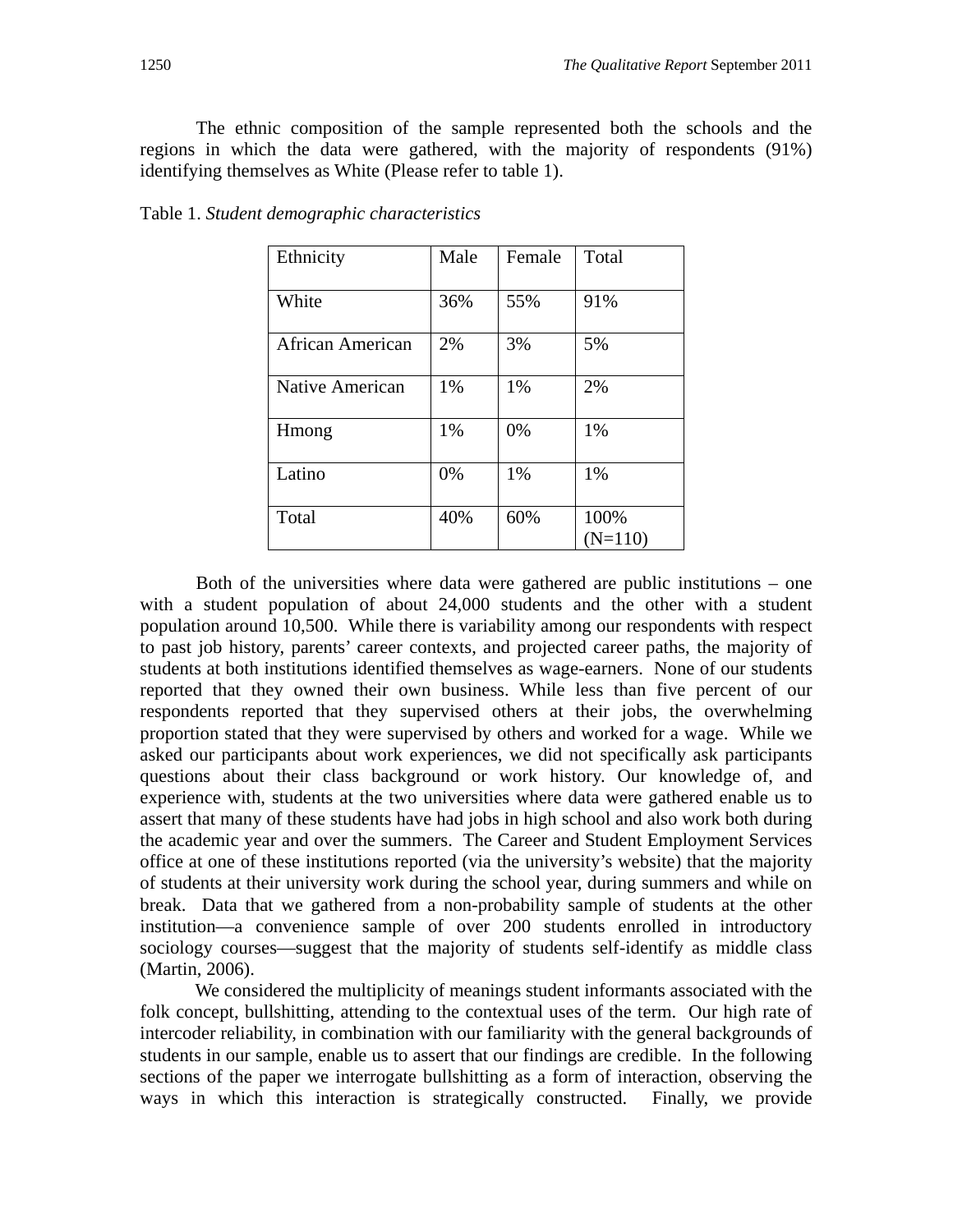commentary on the consequences of these interactions for organizational idioculture, student identity, and student/worker solidarity.

#### **Bullshitting Results**

#### **Bullshitting as Play**

While the definition of the folk concept, bullshitting, was variable among students, most respondents used the term to identify forms of jocular interaction where one or more actors fabricated stories, "facts" or identities, in creative, playful, and casual ways. Students provided their own explanations and examples of this narrative action across a variety of social contexts:

Aaron: I have heard the term often in business school, around the house and at the workplace. I have heard "blowing hot air," "talking out your ass," and "jerking my chain," used in the same contexts. Overall it just means to make up interesting, fun, or amazing pieces of information and try to pass them off as the truth.

Bob: Bullshitting is a form of joking around with someone or misleading them. Bullshitting is a form of "nonsense." If you bullshit with someone you have either lied to them or made them believe something that is not true. For example, I was in a rather formal group setting where some people knew each other and some did not. We sat in a circle and everyone had to say where they were from and an interesting fact about themselves. I told everyone that I was born in "Mezakistan" -- which to my knowledge is not a real place -- and that I had moved to Minnesota when I was five. I told everyone that "Mezakistan" was part of the Old Soviet Union and I described the village I lived in with small detail. The people in the group that knew me already knew that I wasn't telling the truth. Most of the people who did not know me before didn't know I was lying to them. Within a few minutes everyone found out that I was lying and everyone laughed for a bit and then we moved on. I think the big difference between straight up lying and bullshitting is that when you bullshit you do it for fun. There is no intentional harm being done to anyone.

 In the data above, bullshitting is identified as narrative action that takes the form of a lie, playfully constructed for the sake of entertainment. As a form of play it is opportunistic, situated in contexts where common frames of social activity may be interrupted and/or subverted. During the laboring process of both students and workers, the primary purpose of this type of bullshitting is to transform otherwise mundane interaction into interaction "marked by mirth, fun, and tension" (Henricks, 2006, p. 12), that is, *play*. As in other interactions, bullshitting potentially involves a variety of role players. Goffman (1959) observed the existence of two broad categories of auxiliary players in everyday interactions. First there are confederates of the main performer who assist in sustaining the definition of the situation by lending legitimacy to his or her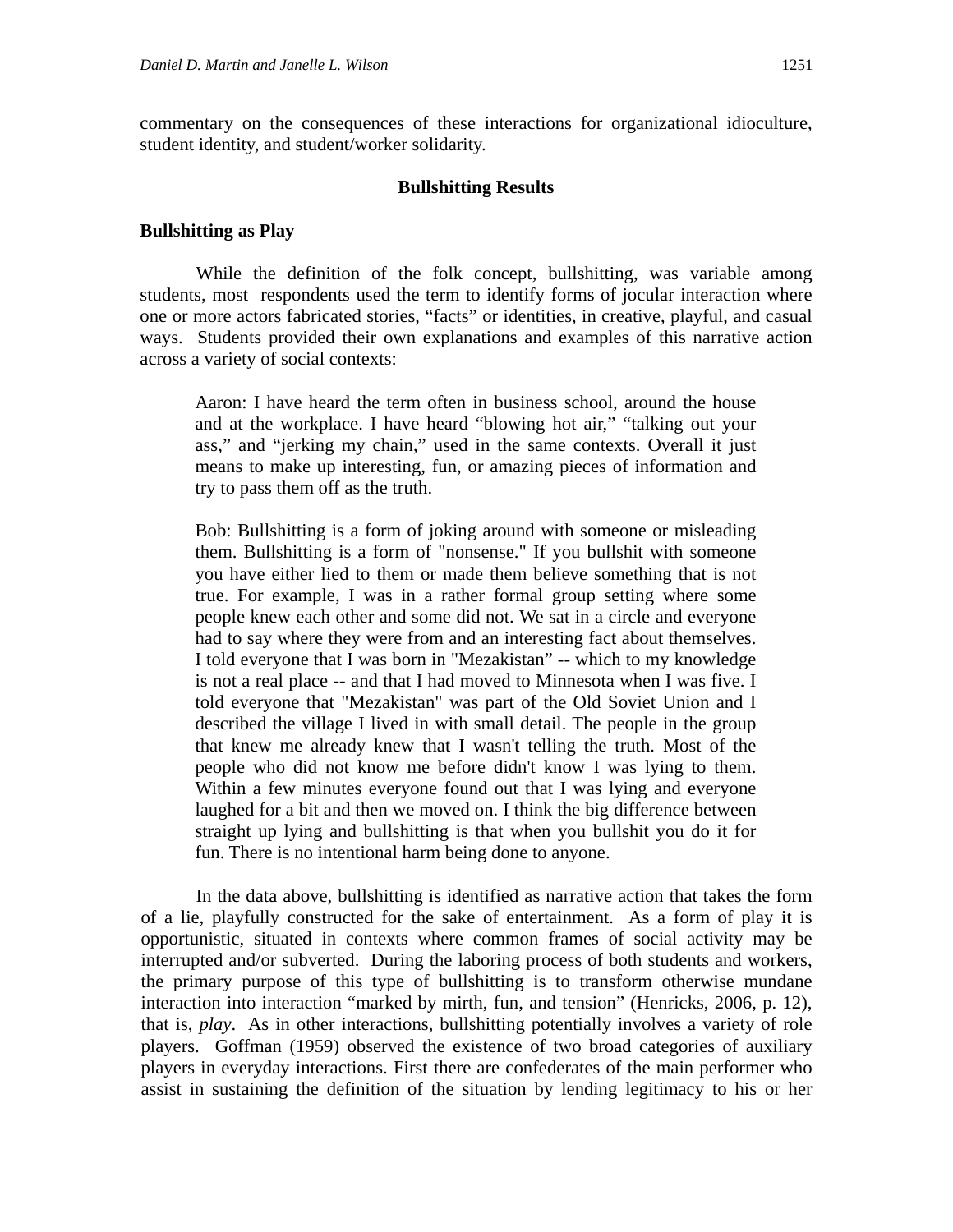performance. And, there may be informants who indicate to an audience of others that the performance or communication just issued is false and/or given in jest. In dyadic interaction, however, an individual may play the roles of both performer and audience to the performance. As one respondent, Andrea, reported: "It's fun bullshitting people who are drunk because they sometimes think you're serious. It's pretty funny."

Here, a sense of play is derived in the "put on," that is, the manipulation of the recipient's perceptual field. By definition, the more the perceptual field can be distorted or manipulated, the more artful the bullshitting is considered to be. While the activity may take place in front of an audience of others, such as a bar or at a party as suggested in the example above, audiences need not be present for bullshitting to occur. Instead, where bullshitting takes the form of playful storytelling, both the primary performers the initiator and recipient of the communication—as well as auxiliary players, simultaneously serve as the audience. Here, entertainment is enjoyed in collective, reflective appraisal of the put on. Where the stories and ritual pranks become the basis for future interactions, they exist as elements of a workgroup's idioculture (Fine, 1979). In their respective analyses of the Allied Corporation's machine shop, both Donald Roy (1959) and Michael Burawoy (1979) observed that work contexts experienced as boring, monotonous, or arduous can be temporarily transformed into occasions that are sufficiently tolerable, if not fun, through social activities such as bullshitting. Note Roy's (1959) commentary:

Among the host of writers and researchers who have suggested connections between "group" and "joy in work" are Walker and Guest, observers of social interaction on the automobile assembly line. They quote assembly-line workers as saying, "We have a lot of fun and talk all the time," and, "If it weren't for the talking and fooling, you'd go nuts." My account of how one group of machine operators kept from "going nuts" in a situation of monotonous work activity attempts to lay bare the tissues of interaction which made up the content of their adjustment. The talking, fun, and fooling … provided solution to the elemental problem of "psychological survival" … in intra-group relations. (p. 158)

 While our students defined bullshitting in terms matching the description of Roy's machine shop culture, they also defined bullshitting in accounts suggesting its instrumental uses. In the following section we assess how students utilize this form of communication in the presentation of self. We observe the normative prescriptions that students adhere to even as they use bullshitting to shape images of themselves as competent, proficient, or knowledgeable workers through their performances.

#### **Bullshitting and the Staging of Selves**

Many student responses suggested that bullshitting is a form of game-playing in which the initiators of the communication claim to possess a stock of knowledge or expertise without actually doing so: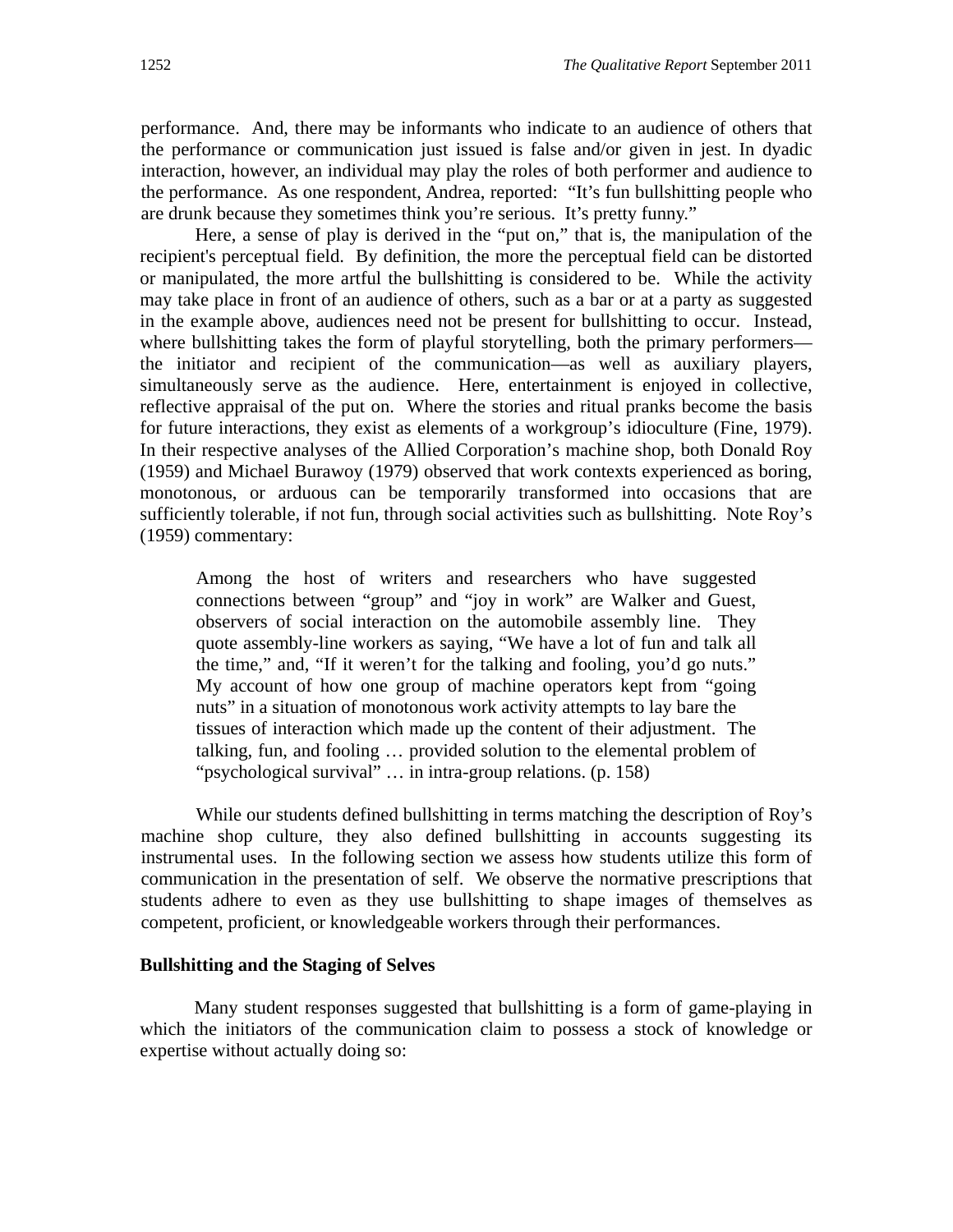Jeff: Bullshitting means talking about something you know very little if nothing about and trying to convince the person you are talking to that you know something about the material in question.

Amanda: Bullshitting is acting like you know what you're talking about when you really don't, stating things you may not necessarily mean or actually believe to acquire the approval of others.

The data above suggest that bullshitting is a kind of "expression game" (Goffman, 1969, p. 5) in which people try to control the definition of the situation by constructing not so much an "ideal self" (Pin & Turndorf, 1990, p. 164), as a *virtual* self – one that is knowledgeable, competent and well-versed in the issues at hand, see Agger (2008), Martin (2010), and Whitson (2009). As a form of strategic interaction, the activity represents what Goffman referred to "as a *covering operation*, that is, a move or course of action designed to cover, conceal, or mask information considered to be of strategic importance" (p. 15). Conditions giving rise to this form of bullshitting are found within the structural arrangements of both work and schooling where individuals are expected to possess, produce, or share relevant stocks of knowledge. In the world of work, decisionmaking processes in all bureaucratically arranged organizations are perpetually plagued by varying degrees of incomplete knowledge and "bounded rationality" (Perrow, 1986, pp. 120-123), providing opportunities for managers and workers to embellish, dramatize or prevaricate.

 In colleges and universities, students may either neglect their studies or find themselves unable to complete them for a variety of reasons, including work. Indeed, recent research on college students provides evidence that those working part-time structure their time better than their non-working counterparts and that work tends to impede educational aspirations when it becomes fulltime (Kalenkoski & Pabilonia, 2006).

Yet, regardless of the reasons for unpreparedness, both students and knowledge workers are still expected to display, if not defend, educated and informed positions. In his book, *On Bullshit*, philosopher Harry Frankfurt (2005) similarly alludes to the structural pressures that lead to this form of communicative action:

Bullshit is unavoidable whenever circumstances require someone to talk without knowing what he is talking about. Thus the production of bullshit is stimulated whenever a person's obligations or opportunities to speak about some topic exceed his knowledge of the facts that are relevant to that topic. This discrepancy is common in public life, where people are frequently impelled – whether by their own propensities or by the demands of others – to speak extensively about matters of which they are to some degree ignorant (p. 63).

Frankfurt (2005), of course, is implying that some amount of bullshitting is to be expected where people, per force, are compelled to express their opinions on matters. Consequently, one of the ways that students in our sample talked about bullshitting was as *discursive filler* – that is, as communication either superfluous or irrelevant to the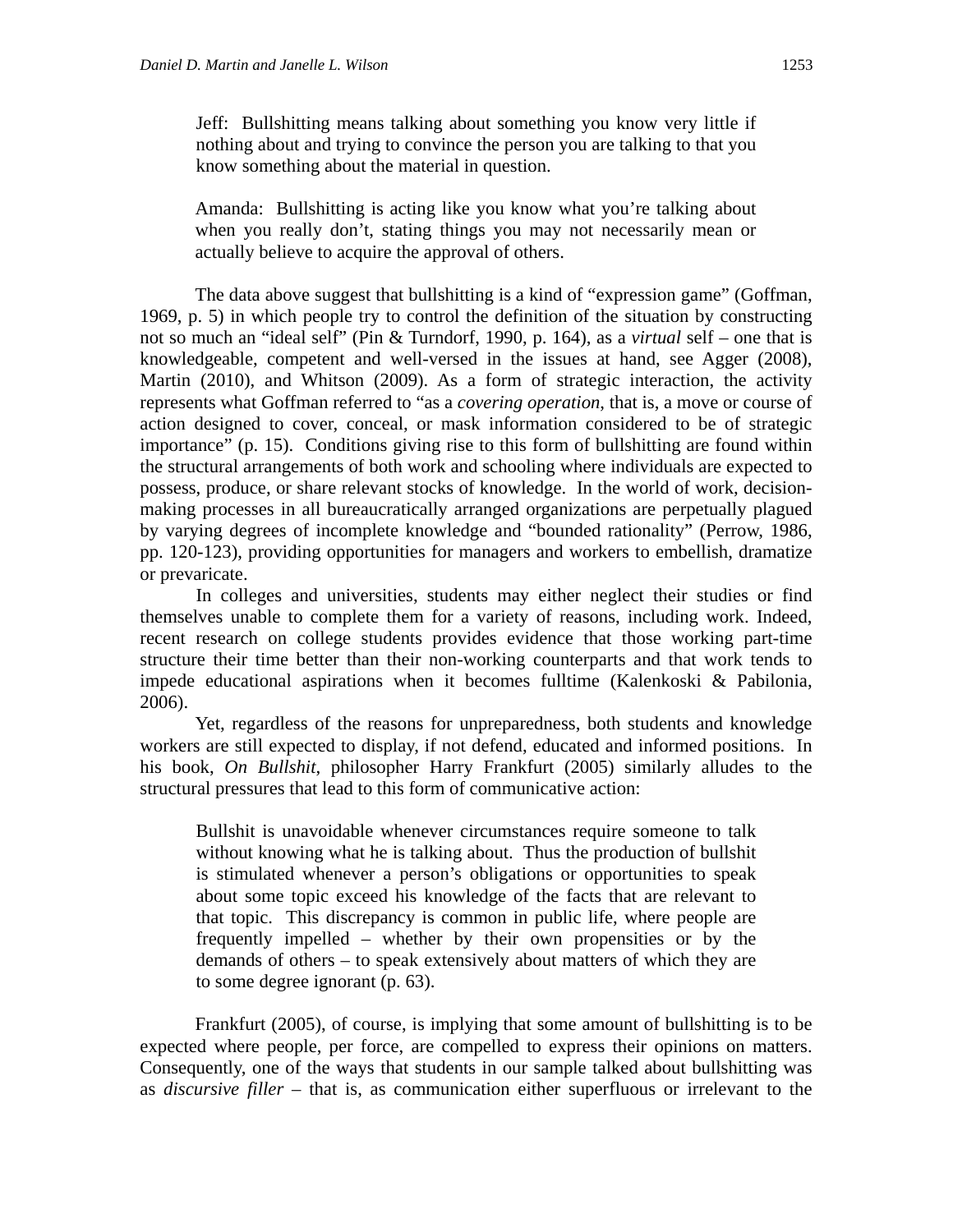information requested but important as a prop in creating the impression that one is competent, prepared, and well-informed. Consider the following:

Bob: Every test I have ever taken, speech I have given, or paper I have written involved a large amount of B.S. Consequently, I have been rather successful. The better a BS-er one is, the further they will go in life. If you can convince people you know more than they do, you will go far.

Julie: What first comes to mind is that when you are explaining something and you don't really know what it means or you do and you can't think of any more things to write. This is when you start adding more filler and you repeat yourself or you make up some things that sound true but maybe aren't true at the same time.

In the context of writing exams or papers, students like those above talked about using "filler" in an effort to take up space and mask what they did not know. Manufacturing filler— bullshitting—is seen as a craft which, if perfected, might lend credibility to the artist. Here, success at *playing the game* means that one's performance is taken as authentic and knowledgeable. A common tool used in accomplishing this task is the artful dodge of direct questions. Here, performers may re-frame direct queries so that the information he or she does provide has some dramatic effect upon the audience. Dramatic effect is maximized whenever the audience assumes the performer knows the answer to the original question, allows for the development of the alternative line of inquiry advanced by the performer, and takes the original query to be mundane by comparison. Students observed that the dramaturgical ability to deliver such performances is a key resource in the world of work:

Jenny: I feel like I have learned to come up with things on the spot. There have been situations in writing papers or participating in class discussions where even if I have not done the homework or the research, I seem to be able to come up with something relevant to say. That's probably going to be the most helpful thing for me in the workplace.

Deborah: I learned to bullshit at home, work, and school. It is a good thing to know how to do for a career because it enables you to come up with a half decent answer that sounds smart and probable without missing a beat.

Students above observed that the connection between credibility and one's ability to play the game is fully revealed in improvisational performances – a skill that students hone as a matter of impression management. In their analysis of "staging one's ideal self," Pin and Turndorf (1990) note that such endeavours carry a risk: "The game can be dangerous or devastating if individuals' partners in conversation are better informed than they on the whereabouts of the people mentioned, or on the details of the symbolic places, shows, books, whatever" (p. 169).While Pin and Turndorf warn about the dangers of staging idealized albeit fictitious selves under the social spotlight, our respondents defined the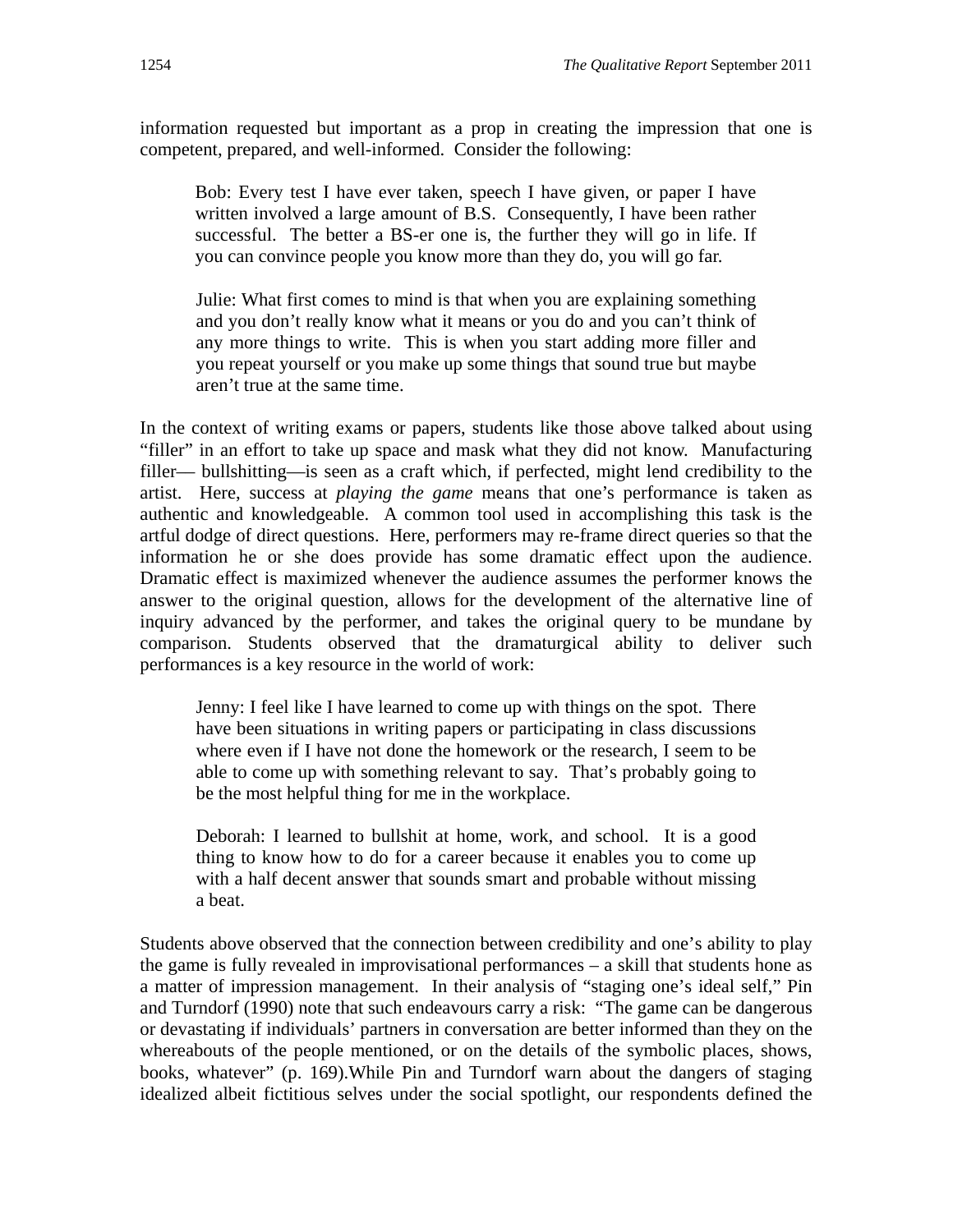opportunities for such performances as both finite and of strategic importance, demanding that performers take full advantage of them when these opportunities present themselves:

Deidre: Bullshitting is needed in order to get [to] where you want [to be]. Embellishing and emphasizing who you are and what you are about is sometimes presented during an interview. You want to make yourself seem extra special and the whole package. So you bullshit part of it.

However, even as students noted the importance of staging an idealized self, they also offered practical prescriptions for the activity, observing that both claims and performances cannot be overstated or overly dramatized if they are to remain credible:

Julian: In a work setting, bullshitting someone can help and also hurt your career. If you bullshit someone just enough, they might see you as more competent about something. However, you don't want to bullshit someone to the point that they don't believe you and find you irresponsible or unreliable.

Andrea: Bullshitting can be a wonderful tool in a great many instances, but should be used wisely. If you bullshit too often you run the risk of being labeled as simply "full of shit" – the equivalent of bullshit without the charm.

While the respondents above suggested that bullshitting as a set of exaggerated claims is acceptable if administered in moderate doses, some respondents advanced the moral prescription that bullshitting, as an instrumental form of communication, should be avoided altogether:

Jane: Don't do it. That's my advice. In the professional world out there you are expected to behave a certain way and if you are being lazy or not following orders then you may just lose your job. I have learned this through my past job experience and I guess through my parents just because they both work in the professional world and they have geared me up to what to expect when done with college.

Students like Jane, however, represented the "deviant case" in our sample (there were very few such cases). More commonly, our respondents observed that the use of tall stories, exaggerated claims or embellished presentations of self are implements in the cultural toolkit best used with discretion. Considering their respective careers, students admonished that bullshitting should be guided by common sense:

Chase: I think that it is good to have an open mind about things and be able to joke around, but I think there is a time and a place for bullshitting. Bullshitting with coworkers would be okay, but I think it needs to be respectful. Bullshitting with the wrong people could get one into a lot of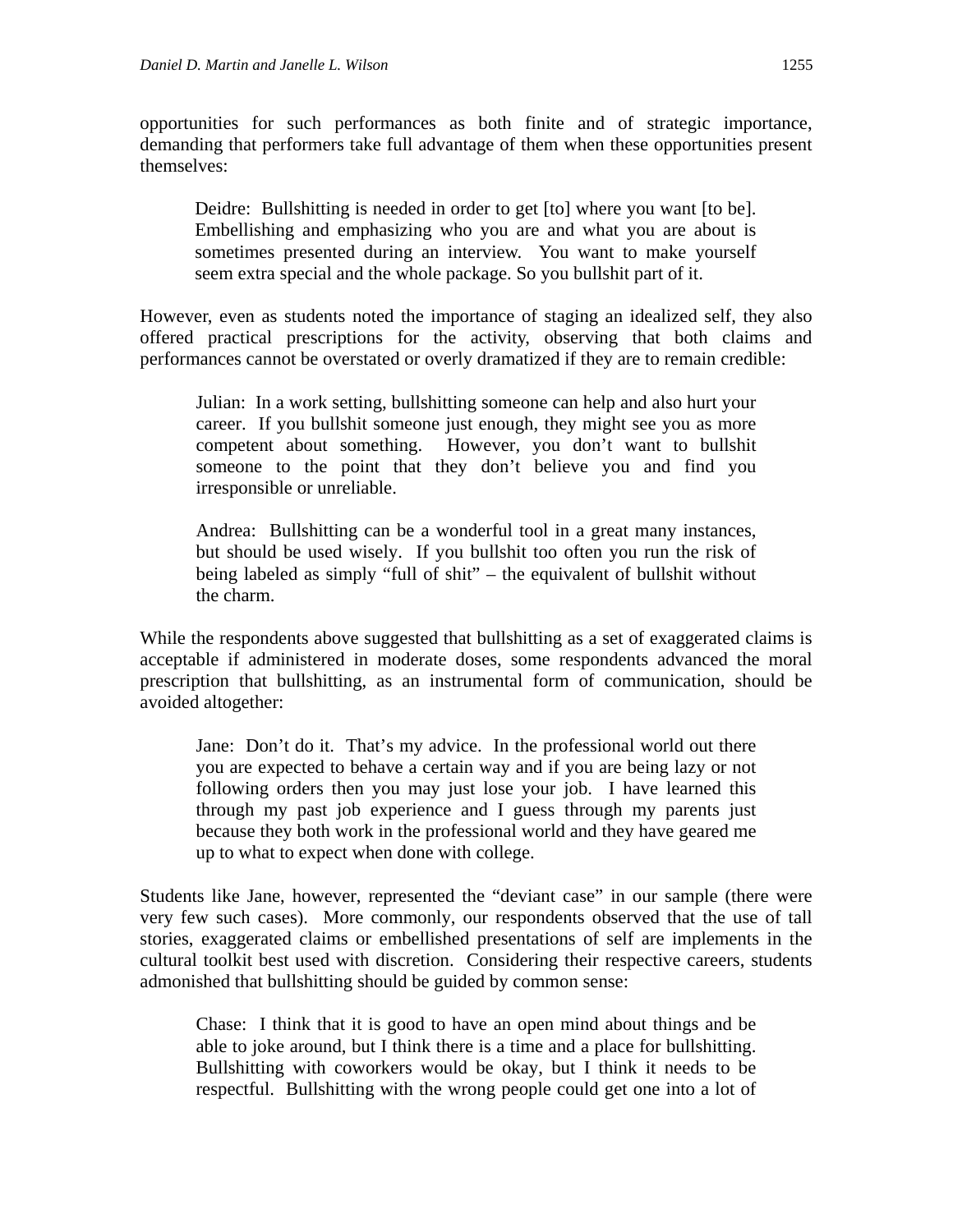trouble or false rumors could be spread. I think it all depends on the situation and where one has a career.

While students were mindful of the need for tact and discretion in using this communicative form, they also emphasized that the world of work was rife with bullshitters, people who, through stealth and storytelling, are able to make their way to the top by manipulating customers, co-workers, managers, and others. Almost all of the students in our sample anticipated dealing with such problems:

Susan: Now that I've seen it everywhere, in different areas, and with everyone, I know how to recognize it. Not only did I learn how to recognize it, but I also know how to deal with it. Since I'm going to be a teacher, I'm going to deal with a lot of different students' stuff—serious lying, and just fooling around sarcastically.

Jake: I have learned how to read people better and know when they are telling the truth. This is huge in my job now and future career as a cop because people that I come across usually have done something wrong and aren't truthful about it.

Robert: I think that when I enter a career I will have learned enough about B.S. to know when someone is trying to put one over on me. I have learned from many habitually-lying friends that if something doesn't seem true, it is most often not true.

Above, the ability to detect less-than-truthful statements from a virtual "line-up" of performances and claims was regarded by our respondents as a key occupational resource––a skill that one of our students referred to as "having a finely tuned B.S. detector." Our research respondents commonly noted the ways in which skills at bullshitting might culminate in professional advancement, secure key resources, or stabilize relationships. They also observed that this form of communication is not without emotional consequences, as likely to leave the target of bullshitting feeling dissonant or resentful, as it is in a state of good humour.

In the following section we explore the social bases of experiences sensitizing Millennial Generation workers to the features of power and inequality that are transferable to the workplace. Claims concerning the generational characteristics of Millennial workers (Greenberg & Weber, 2008) as a key factor in workplace change commonly ignore the insights of social movement scholars on the importance of injustice frames and collective action in processes of resistance (Snow, Rochford, Worden, & Benford, 1986; Gamson, 1992; Gamson, Fireman, & Rytina, 1982). While we see either explanation by itself as being incomplete in accounting for transformation in workplaces inhabited by Millennials, we note that locutions for talking about injustice are already part of their everyday vocabulary. This terminology is culturally available as people interrogate the claims they encounter or the accounts they construct (Lyman & Scott, 1970). We assess these dynamics throughout the remainder of the paper, beginning with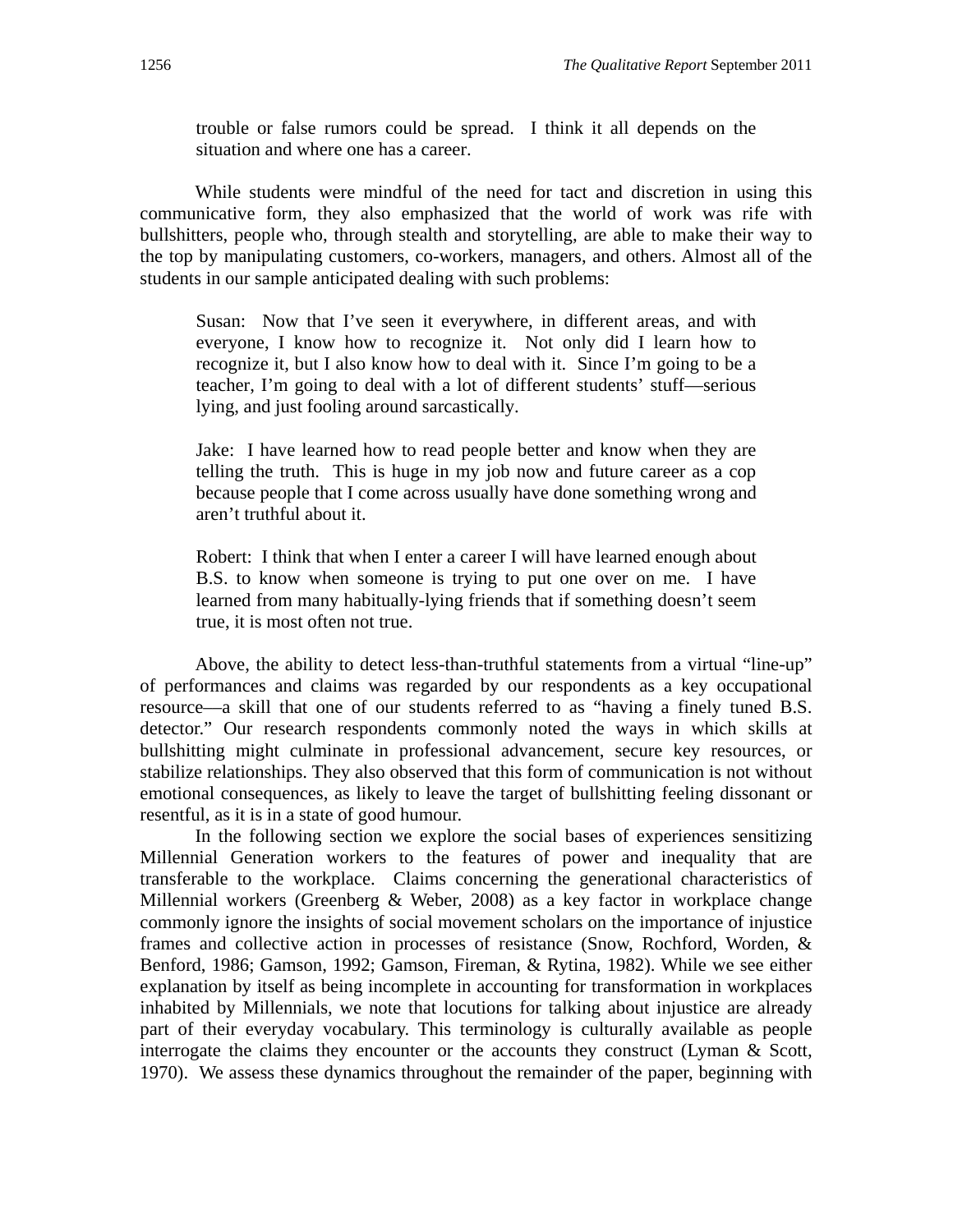an examination of interaction episodes encountered by students as recipients of bullshitting.

#### **Bullshitting: From Sociability to Injustice**

 In this study, most respondents identified a variety of experiences with the folk concept, bullshitting, using the term to identify exaggerated storytelling, playful put-ons, outright lies, and shared activity. The juxtaposition of these tropes highlights differences in the myriad uses, meanings, and social contexts in which bullshitting is situated. Following Mead (1934), bullshitting as a social object is consummated in the completion of an act. And, as a social object, its meaning is variable. One fundamental meaning for students was that of storytelling, where the telling of especially tall tales among family and friends was defined as fun and accepted with good humor:

George: I think the biggest bullshitter I've ever met was my Grandpa George. One time he told me a story about how he got a big scar on his side from wrestling alligators. He used to tell all of his grandkids, myself included, that he was bitten by a big alligator many years ago when he use to wrestle them. I believed that story until I was about nine then I figured out that he'd been bullshitting us the whole time. He had the scar from an operation where he'd had his appendix removed when he was young. When I figured this out it didn't change my opinion of my grandpa. It just made him funny. In this case bullshitting was just a humorous fib to impress his grandkids.

While many similar examples were offered as students talked about encounters with their friends, these accounts yielded additional insights as our respondents demonstrated the native uses of the folk concept. Below, students recounted how they used the term to describe common interactions with friends and co-workers:

Amad: Bob and I were just bullshitting for a while, while we were waiting for the food to get done cooking.

Erin: My co-workers bullshit a lot. It helps to pass the time.

Amy: Someone might ask you what you were doing tonight, you might respond with "I'm going to bullshit around for awhile then maybe go to the bar or something."

Conner: We're really just bullshitting around, we've got nothing to do!

Situated in the formal context of taking an exam, students described bullshitting as an activity through which space ––literally, blank space on a sheet of paper––might be filled. However, the data above suggest that there are at least two subsets of bullshitting when it is used as discursive filler—those that are *spatial* and those that are *temporal*. As students use the term to describe the activity of filling time, the meaning of the folk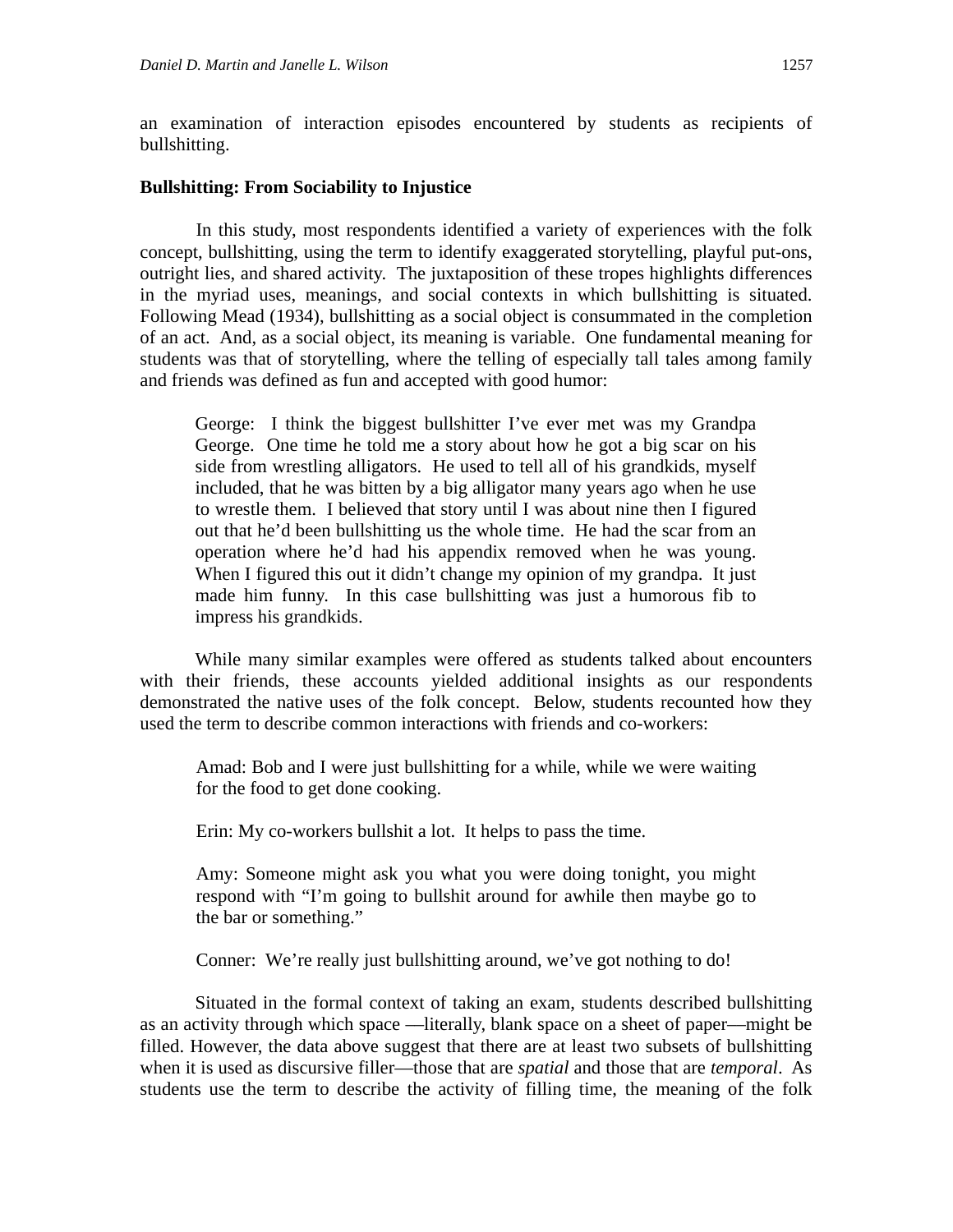concept is one of pure sociality. Interaction of the kind described above denotes interaction that is jointly constructed to fill time. It is notable that not just any kind of conversation or interaction facilitates the quick passage of time, however––only conversation that proves to be entertaining, interesting, or absorbing. This interaction, as the data from our students attest, may be regarded as a form of play, sociability, and friendly relations. While such interaction may be a routine occurrence in relationships as they occur in everyday life, our respondents also recognized the importance of practicing these skills in the world of their chosen profession:

June: Bullshitting will be helpful because I think it makes a person a little more sociable and it helps people relate to one another. If a worker and a client have similar stories or experiences, they can bullshit about them…which might help with sales or their business.

Delane: I have learned that bullshitting is a good way to get to know people. I think it will be a good skill to have as I form connections with people at my eventual place of work.

Essentially what students identified, as they discussed bullshitting as a form of play in conversation, was a medium for expression that could be used in creating and maintaining a sense of community. It is not surprising, then, that students routinely reported, "You are most likely to see bullshitting in a bar or at a party…I think the most bullshitting occurs when people are sitting around drinking." As Oldenburg (1989) reported, bars, taverns, and coffeehouses have remained, since the colonial era, key institutions through which community is formulated and maintained––precisely because they are arenas where conversation is both expected and encouraged. However, even as students used the term bullshitting to describe forms of friendly conversation, they also used a derivation of the term to describe what they considered to be untoward, dishonest, or detestable interaction strategies used by people to get ahead in the world of business. These accounts commonly included stories of interactions with unscrupulous salespeople, bosses, or fellow workers:

Amelia: I was … buying a computer. The sales person that was helping me kept on saying that I needed to buy the most expensive paper for my printer and that normal printer paper wouldn't work and he kept on trying to sell me the most expensive … blank CD's saying that those were the only ones that would work on new computers. I knew he was lying, giving me a bunch of bullshit, because I knew anything would work on that computer…I ended up getting really pissed because I knew that the cheaper stuff would be just as good but he kept on trying to pull one over on me.

Troy: When I was trying to buy a car a few years ago, I had a salesman that quite obviously was bullshitting me. He was trying to sell me a car that I obviously didn't like, but he kept talking it up. He made it sound like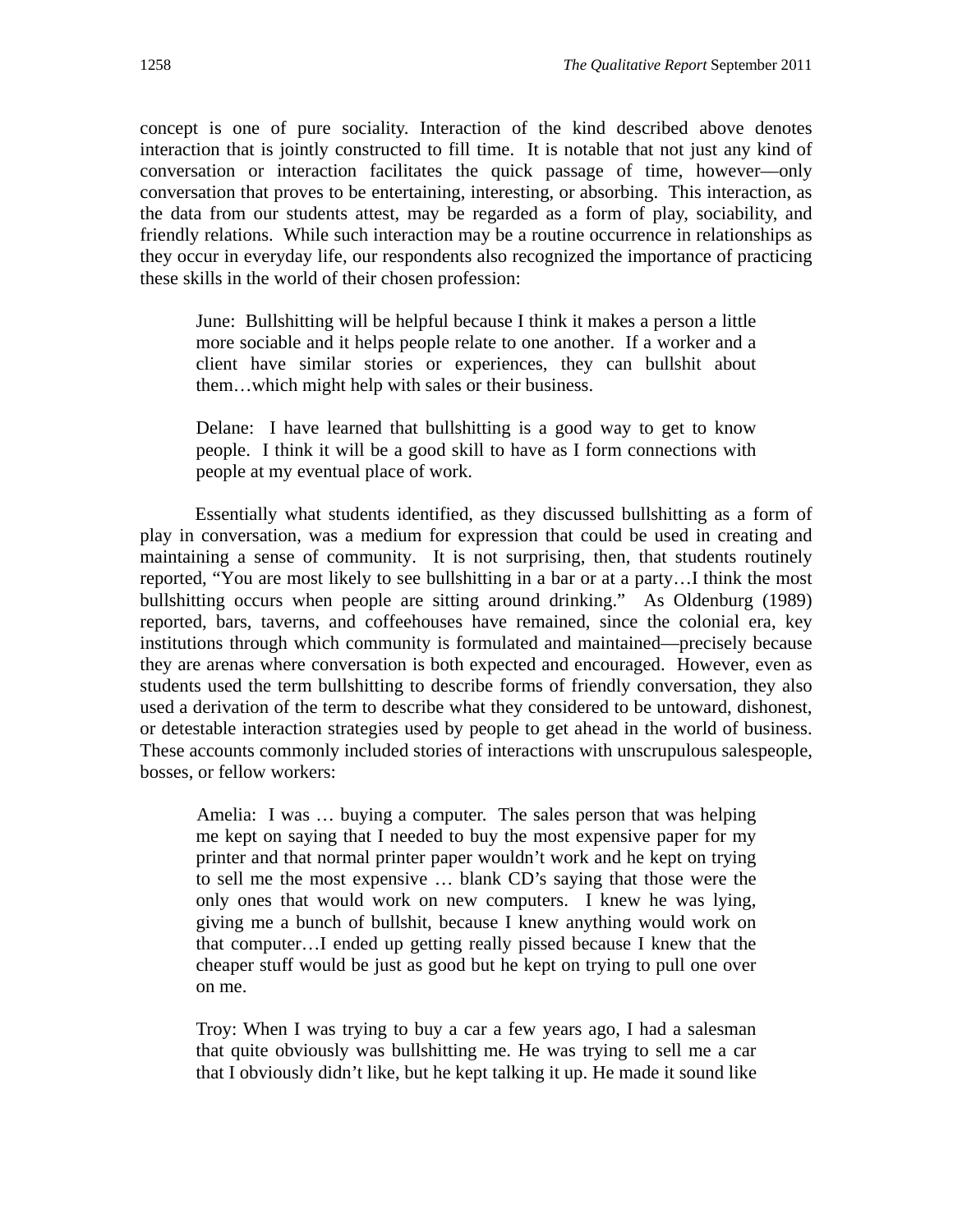the best car in the world. I knew it wasn't, so I was just nice about it. I knew he was bullshitting me … it was annoying.

Respondents indicated that exaggerated claims in the marketplace are annoying but not necessarily unexpected. Above, Amelia identifies the misleading claims that were used by a computer salesperson to deceive her as "a bunch of bullshit." Where respondents view such communication as instances of intentional deception, violating normative demands for honest, open communication, we refer to such communication, taxonomically, as *transgressive bullshitting*. Communications belonging to this category were identified by our informants as ubiquitous in everyday life, plaguing both personal, as well as, professional relationships. In reference to employers and supervisors, students recounted:

Virginia: Once I tried to get a day off from work, my boss said I couldn't have it off because we were short staffed, but it turned out he was bullshitting me because he took it off anyways. It made me mad.

Jamal: My old boss let me go a few years back, and his excuse was that he wasn't going to need me for the summer. I knew he needed me because I worked in a fishing department which is very busy in the summer. I told him I didn't care because I didn't get paid enough. I didn't really care about not working there but I was still mad that he lied to me. My girlfriend worked there also and I found out that he hired his son a week later.

Students described similar interactions they had with co-workers, suggesting that while bullshitting among co-workers may take the form of play, it also can be used for purposes of deception and manipulation. Below, students talk about experiences with fellow workers:

Mike: Very often at work, I have had fellow coworkers try and bullshit with me. They try to make me believe something or another or come up with a response to a question to make themselves appear in a superior position. The way I felt? I guess I felt pretty damn insulted that they expected me to believe this.

Sarah: Just recently a co-worker had told me she would cover the end of a shift of mine and when she didn't, she used a bunch of excuses, bullshit, to make herself look better or to cover her. I kind of expected her to use excuses towards me – so I wasn't surprised. It made me feel like I couldn't rely on her.

Thus, our respondents identified both superiors and co-workers as those who are "guilty" of bullshitting them. Both the collective, sociable use of bullshitting and the manipulative deceptive use of bullshitting may be present in asymmetric relationships (e.g., the boss and the employee) as well as across status lines (i.e., among co-workers).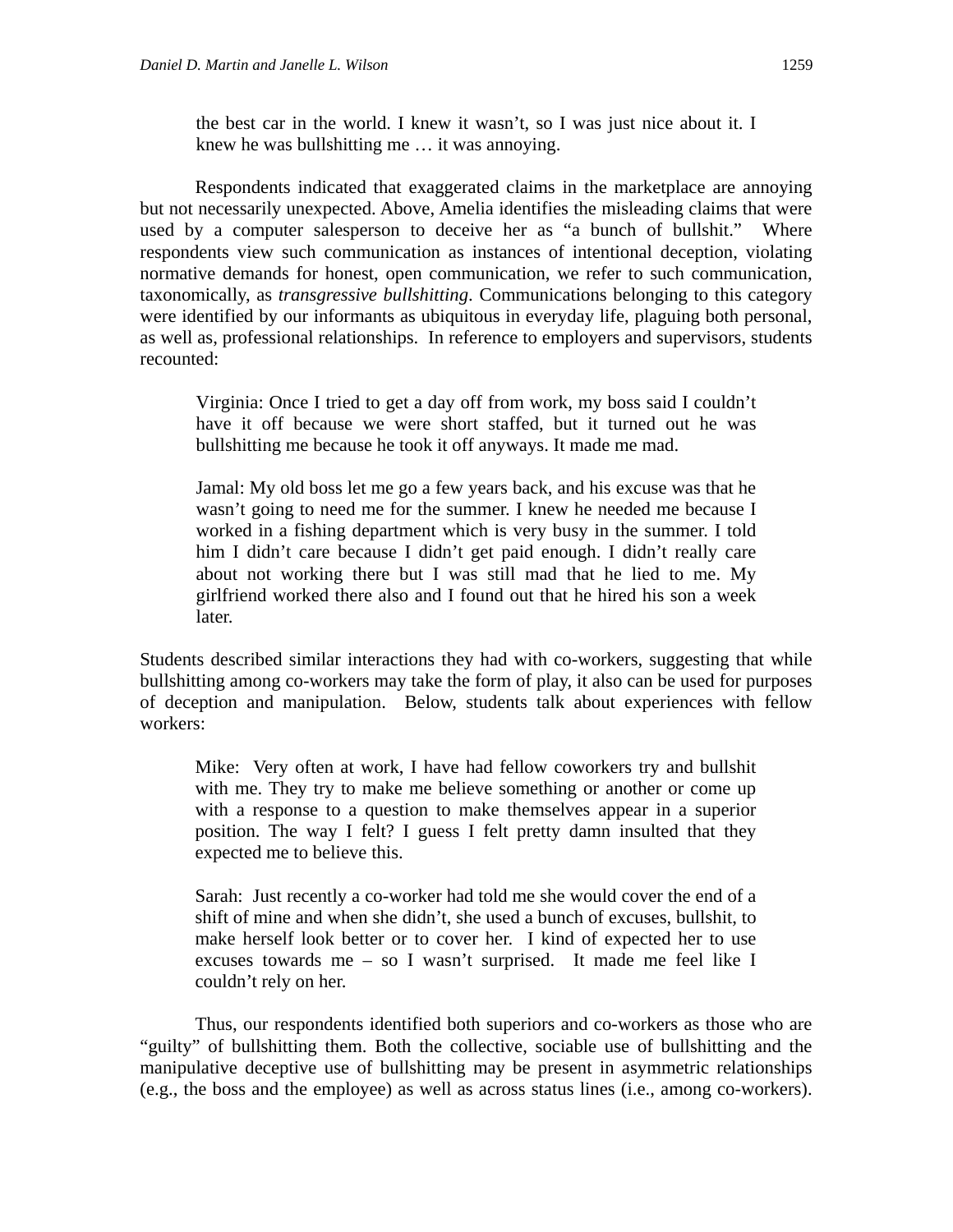When the intent of the bullshitting is manipulative and/or deceptive, individuals express a feeling of injustice and a proclivity for resistance. As Haenfler (2004) has observed, resistance may be enacted at various levels (i.e., micro, meso or macro).

We find, in the data, that deception and manipulation were not confined to the world of work but that intimate relationships, as well, contained dynamics that might best be characterized as instances of lying or bullshitting:

Sandra: When someone was breaking it off with me he said, "It feels like we are supposed to be together, but not until ten years from now. Right now is just not the right time." It was an ex-boyfriend, he had first gotten me to trust him and like him again after we had first broken up, then told me he was actually dating someone but said he was going to break it off with her. I reacted in a very negative way, I didn't understand his reasoning if he felt we should be together. Now I know that maybe he just wasn't in to me and didn't want to say. The situation made me feel like he was trying to pull one over on me, like he didn't think I was intelligent to figure out what he was doing.

Cindy: One instance I can remember vividly is when I was becoming intimately involved with a guy and I became suspicious of whether he was interested in me or in girls in general. I confronted him on it and he swore up and down that he would never … be untrustworthy like that ... The next day I saw him at a party making out with another girl.

According to the data above, experiences of being lied to commonly lead to feelings of injustice. Student proclamations declaring "This is bullshit!" range from instances in which a variety of experiences with others, including intimate partners, employers, professors, or unscrupulous sales personnel, are marked by asymmetric relations. From our observations, situations marked by transgressive bullshitting appear universal in generating a sense of violation and injustice. The exclamation "bullshit!" is used to denote that the event, process, depiction, or symbolization is inherently unfair. In such situations, the phrase serves as a conversational device that may be used in the construction of a nascent injustice frame (Gamson, 1992). In response to the survey question that asked students about the "native use" (Spradley, 197, p. 73) of the word bullshit, students replied:

Harriet: If someone said, "That's a bunch of bullshit!" That means that something wasn't fair or that someone didn't like what happened.

Alan: A person might use the term bullshit in a sentence to describe anger towards a situation. "This is bullshit!"

Gamson (1992) and other scholars have observed that politics begin with talk (Gamson et al., 1982). Among other social movement theorists, Snow and colleagues (1986) have pointed out that the seeds of social action are sown in instances of "framebridging" where conversations defining the source and nature of injustices are organically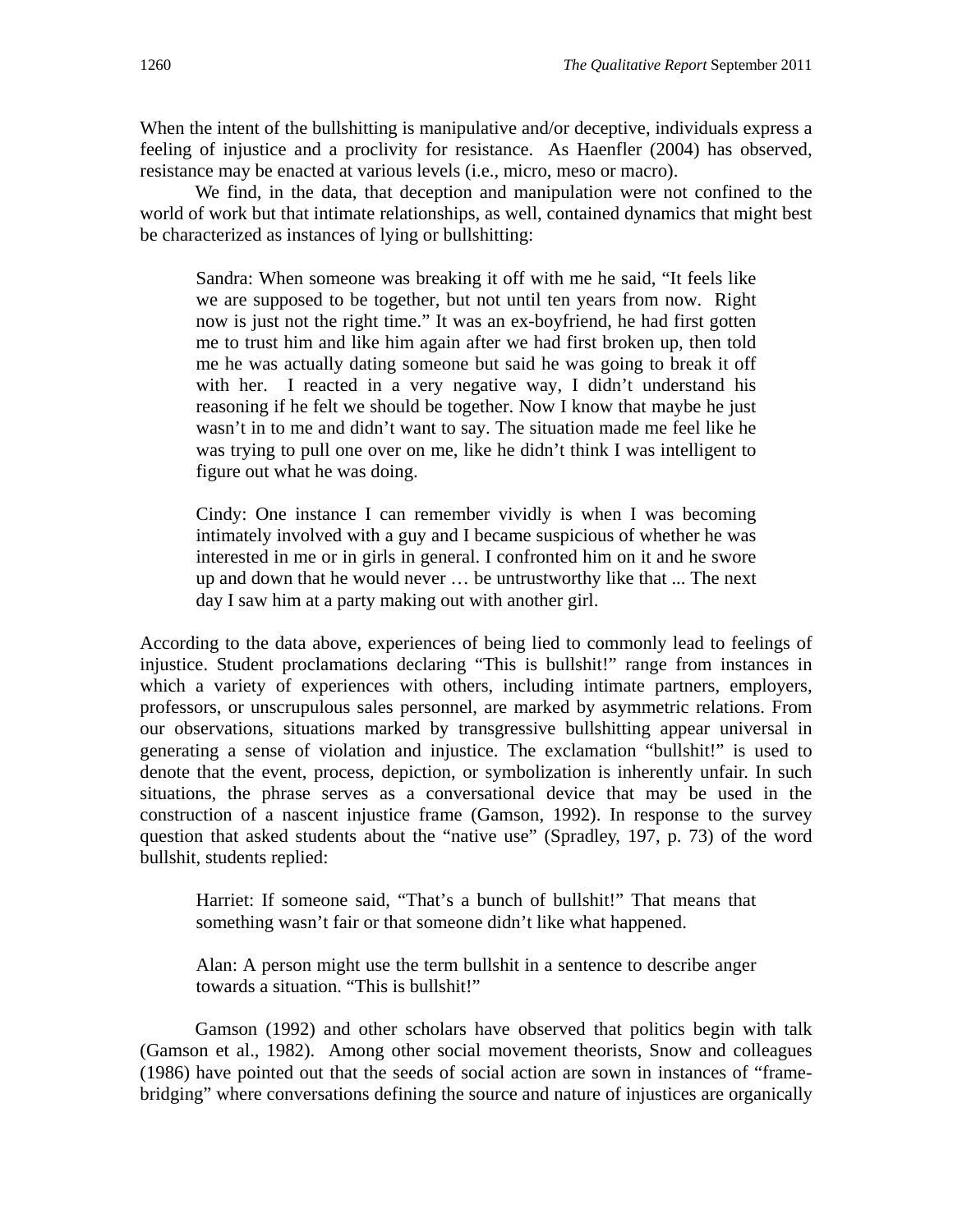linked to collective action frames (Snow et al., 1986; Benford & Snow, 2000). In such situations, use of the exclamation "Bullshit!" denotes a "hot cognition" (Gamson, 1995, p. 90)––that is, a single thought or line of thinking intermixed with an acute sense of injustice latent with potential for (collective) action. Among our respondents, the term *bullshitter* was never applied in reference to an actor who created, maintained, or benefitted from injustice, even as the phrase "Bullshit!" was used to designate the injustice created by their action.

The meaning of the term, bullshit, as the data have illustrated, is empirically variable. According to our respondents, bullshit can be used to describe a story or claim that is essentially worthless because it lacks validity. As a social object, the meaning of the folk concept is only discernible in the response of the recipient. Thus, while a claim or story may lack validity as a truth-claim, it may be considered culturally valuable because of its entertainment or instructional value. However, action involving the use of power that is arbitrary, unilateral, and unrepresentative of all stake-holders may be a "right of office," but will likely be defined as bullshit when it defies expectations for reciprocity, broader participation, or the consent of the governed. Here, the term serves a semiotic purpose, indexing or indicating the nature, type, and relation of the claim or communication to a broader structural arrangement. For members of the Millennial Generation, then, bullshit is a generic term describing a broad class of injustices experienced in interpersonal relationships, the classroom, and/or the world of work.

#### **Discussion: Beyond the Bull**

Studies of the linkages between work and private life have observed the effects of "spillover" as cultural elements of everyday life are carried over into the work context (Gutek & Cohen, 1992, p.133). We observed this cultural spillover among students in our study as they discussed their skills at bullshitting with friends, intimate others, teachers, and employers. Yet, several limitations in our study are evident. Claims regarding the adroitness and perceptiveness of our students in using and detecting bullshitting, relative to other generations of workers, are hindered without comparable data from either baby-boomers or members of Gen-X. The findings of our study must also be situated within the contours of race-ethnicity and class: the participants in our study are mainly White and middle-class. While our own work experiences lead us to believe that our findings are valid across an array of social contexts, only additional research will bear that out.

From our observations, it appears that bullshitting shares much in common with other forms of self-presentation and interaction strategies that are used to secure resources, win rewards or obtain favorable evaluations––especially for the sake of social inclusion. Within the social contexts of both schooling and work, it appears that bullshitting in its myriad forms––storytelling, general conversation, playful or instrumental lying––can be done across status lines. A subordinate may attempt to bullshit with his manager in the hopes of gaining favor. A boss may bullshit his employees about the reason a project deadline was moved up. Our data suggest that individuals' skills at detecting bullshitting are commonly developed as people participate in complex relations in a variety of social contexts and situations. What is evident as students talked about the telling of tall tales and playful lies within their families of origin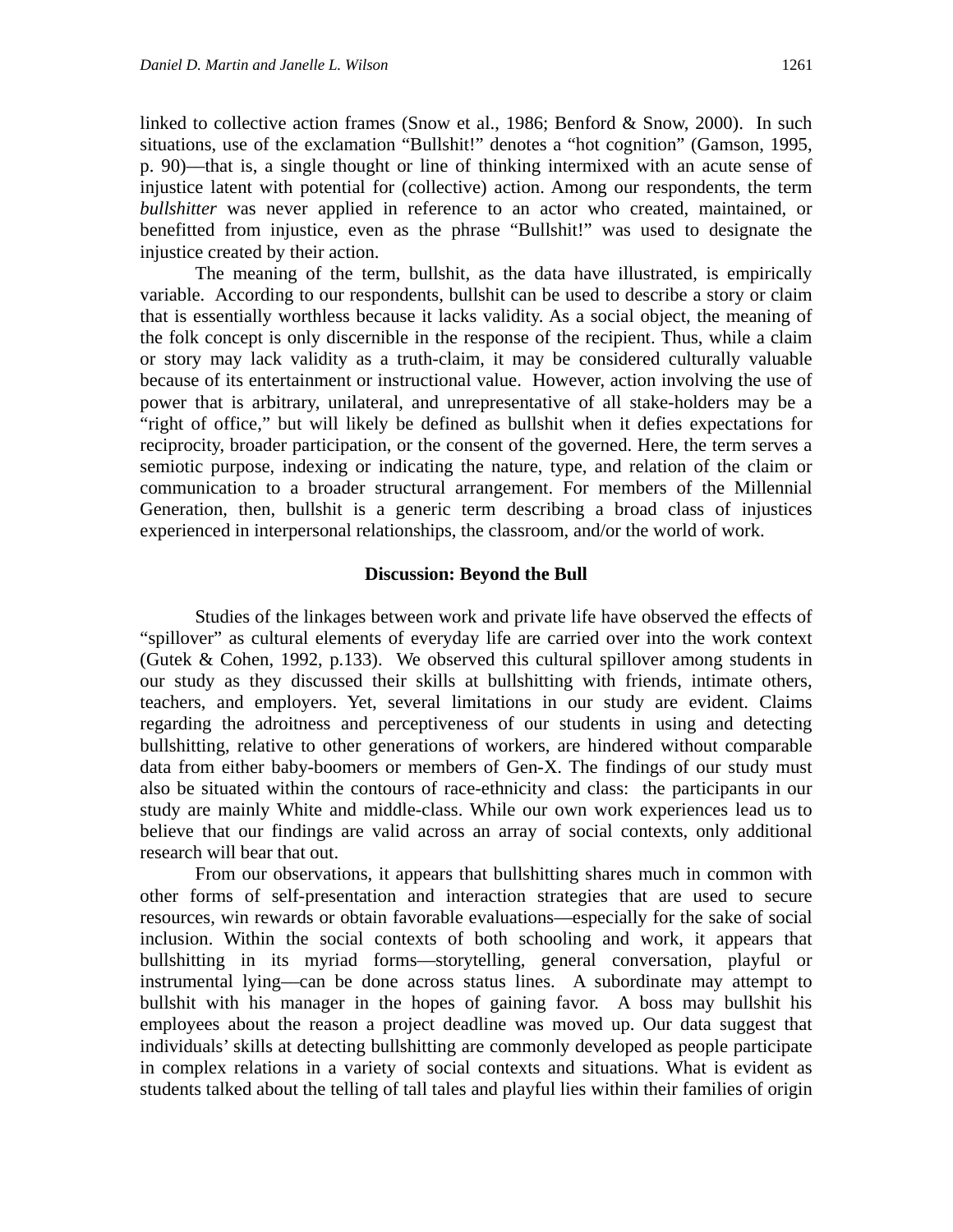is that both bullshitting, and skills in its detection, are either developed independently or in concert with experiences at school. As implements in the cultural toolkit, both the use and detection of this form of communication are transferable to work contexts where students may find themselves subordinated in the laboring process.

Where our informants defined the activity and trope, bullshitting, simply as storytelling or holding an everyday conversation, this form of talk marks several processes. As workers share stories indicting the decisions, policies, or interpersonal skills of organizational superiors, bullshitting serves as a form of narrative action that frames those experiences as shared grievances. Supervisors, of course, may use bullshitting in the same way, venting feelings about problematic employees with their colleagues. Social movement scholars have demonstrated the importance of these everyday conversations in fomenting social change (Snow & Benford, 1992; Gamson, 1992). By contrast, where the point of bullshitting is not to raise a grievance but to engage in play, such conversation is precisely the vehicle through which a group creates and maintains its idioculture (Fine, 1979). While workgroup idioculture––the meanings, stories, joking, nicknames, identities, and games that workers play in while on the job— may not transform the workplace into a complete arena of enjoyment, it may make it more tolerable (Roy, 1959; Burawoy, 1979).

A related field of study, and one pertinent here, is the use of narrative in the transmission of collective memory. While collective memory would appear to be the *sine qua non* of work group culture, rarely is it studied as one of its essential components. Rather, it has primarily been scholars in the area of holocaust studies or nostalgia who have advanced theories of collective memory. In research on holocausts, researchers have observed the importance of collective memory as repressive structures and events are situated in a narrative that readily transmits people's experience with them (Etkind, 2009; Zaretsky, 2009). By contrast, studies of nostalgia note how stories of happy times serve as a palliative, source of entertainment, and identity for those constructing nostalgic narratives (Davis, 1979; Wilson, 2005). From our perspective, bullshitting is a primary form of communication in the creation of collective memory and a key cultural process in the maintenance of social bonds within workgroups. Unlike other language forms found in everyday speech––including ritual insults (Abrahams, 1962) sarcasm (Rockwell, 2006), irony (Winokur, 2007), and profanity (Hughes, 2006)––bullshitting facilitates both the creation of cultures of solidarity (Fantasia, 1988), from which contests with out-group members may be launched even as relations with in-group members are strengthened. But it also allows for much more than that. Sociologically, bullshitting is the social grease that lubricates institutional processes on a daily basis between individuals differentially located in formal systems of inequality. Moreover, bullshitting exists side-by-side with official, bureaucratic forms of communication including staff meetings, administrative communiqués, and formal directives. When workers find these formal channels of communication suspect or inadequate they may commonly rely upon everyday conventions––bullshitting––creating stocks of knowledge from which institutional or collective memories are culled.

Having provided insights into a common form of communication among our students as they talked about schooling, family, friend and work experiences, we are convinced that there is much more to be said about the Millennial Generation as they negotiate the social context of work. We invite other researchers to explore the ways in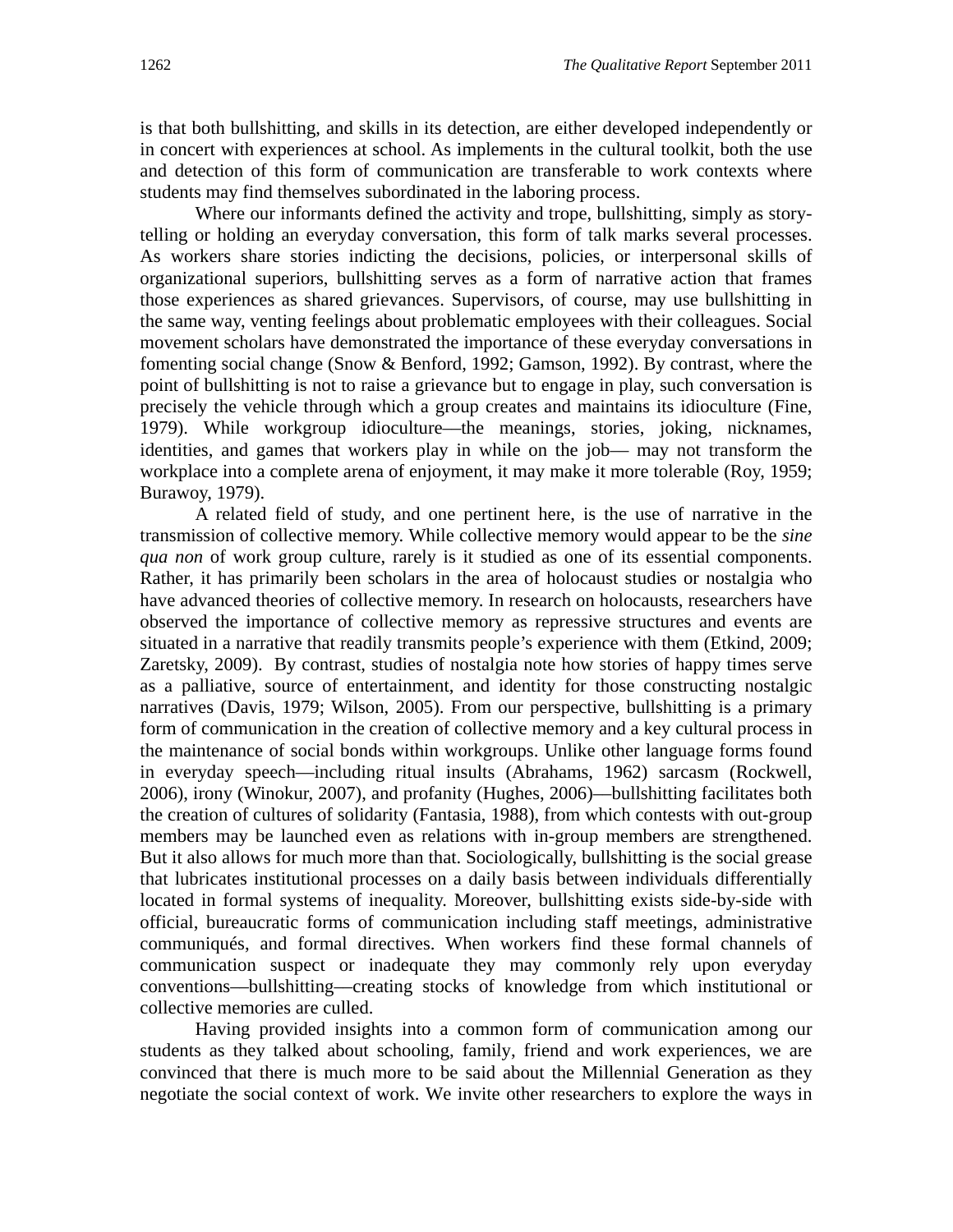which Millennial workers use bullshitting and other forms of communication as cultural tools, shaping their micro-relations. Specifically, we encourage the study of Millennials in the workplace, not only as they adapt to the structural arrangements they find themselves in, but as they set about to alter and reorganize those relations in ways that fit their own needs, desires and images. We believe that the study of such everyday forms of interaction will provide key insights into the ways in which new generations are molded by societal structures but also shed light on *the possible*–– on the ways in which these structures might be molded, sustaining and ennobling the young generation of workers who occupy them.

#### **References**

- Abrahams, R. D. (1962). *Playing the dozens*. Indianapolis, IN: Bobbs-Merrill.
- Agger, B. (2008). *The virtual self: A contemporary sociology*. Malden, MA: Blackwell Pub.
- Altheide, D. L. (1987). Ethnographic content analysis. *Qualitative Sociology*, *10*, 65-77.
- Benford, R. D., & Snow, D. A. (2000). Framing processes and social movements: An overview and assessment. *Annual Review of Sociology, 26*, 611-639.
- Blumer, H. (1969). *Symbolic interactionism: Perspective and method*. Englewood Cliffs, NJ: Prentice Hall.
- Bowles, S., & Gintis, H. (1976). *Schooling in capitalist America: Educational reform and the contradictions of economic life*. New York, NY: Basic Books.
- Bramel, D., & Friend, R. (1981). Hawthorne, the myth of the docile worker, and class bias in psychology. *American Psychologist, 36*(8), 867-878.
- Burawoy, M. (1979). *Manufacturing consent: Changes in the labor process under monopoly capitalism*. Chicago, IL: The University of Chicago Press.
- Charmaz, K. (2001). Grounded theory. In R. M. Emerson (Ed.), *Contemporary field research: Perspectives and formulations (2nd Ed.)* (pp. 335-352). Prospect Heights, IL: Waveland Press, Inc.
- Collins, R. (2004). *Interaction ritual chains*. Princeton, NJ: Princeton University Press.
- Davis, F. (1979). *Yearning for yesterday: A sociology of nostalgia.* New York, NY: Free Press.
- Etkind, A. (2009). Post-Soviet hauntology: Cultural memory of the Soviet terror. *Constellations*, *16*(1), 182-200.
- Fantasia, R. (1988). *Cultures of solidarity: Consciousness, action, and contemporary American workers*. Berkeley, CA: University of California Press.
- Fergusson, R. (1994). *Shorter slang dictionary (the partridge collection)*. New York, NY: Routledge.
- Fine, G. A. (1979). Small groups and culture creation: The idioculture of little league baseball teams. *American Sociological Review, 44*(5), 733-745.
- Fine, G. A. (1996). *Kitchens: The culture of restaurant work*. Berkeley, CA: University of California Press.
- Fine, G. A. (2007). *Authors of the storm: Meteorologists and the culture of prediction*. Chicago, IL: University of Chicago Press.
- Frankfurt, H. G. (2005). *On bullshit*. Princeton, NJ: Princeton University Press.
- Gamson, W. A. (1992). *Talking politics*. New York, NY: Cambridge University Press.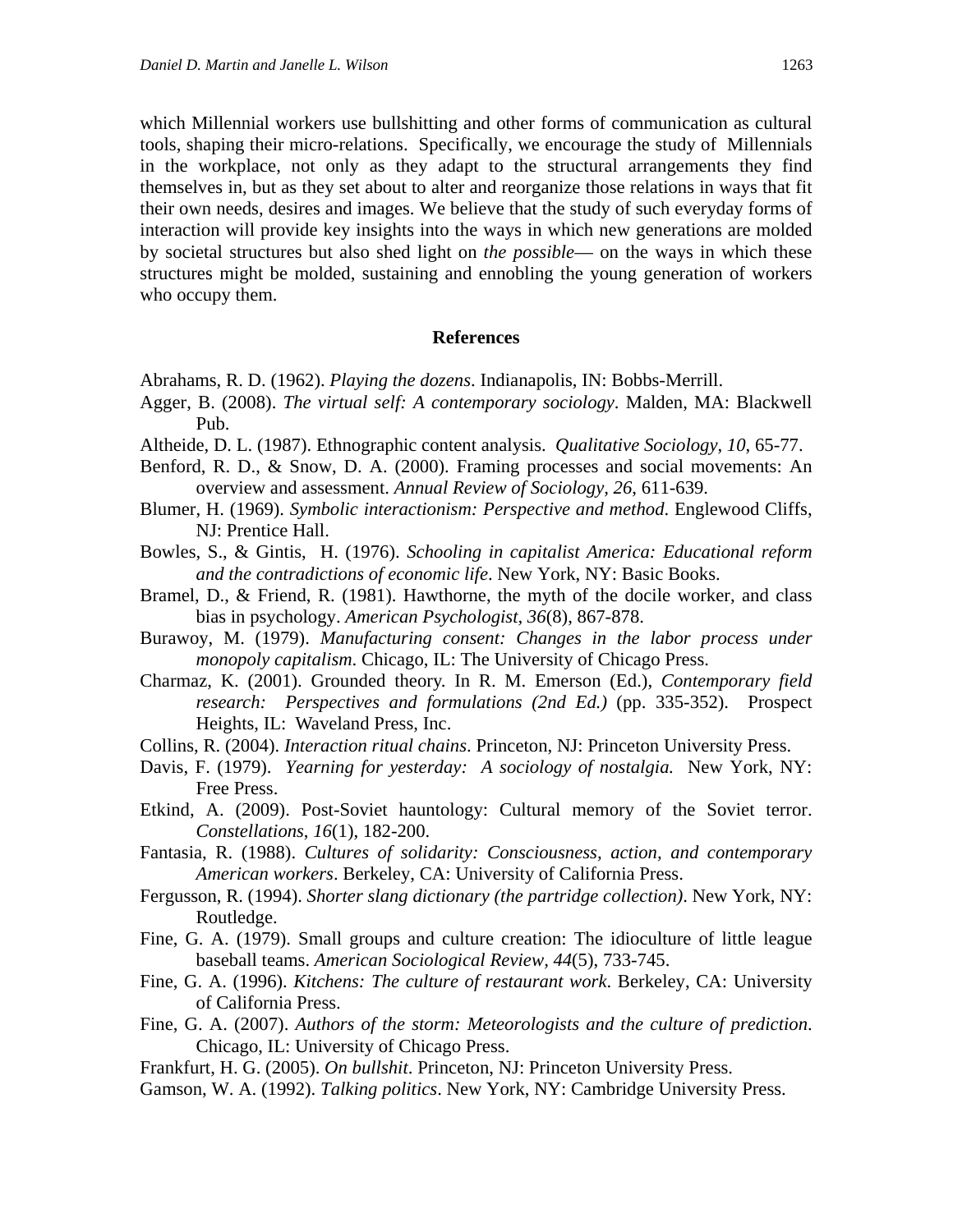- Gamson, W. A. (1995). Constructing social protest. In H. Johnston & B. Klandermans (Eds.), *Social Movements and Culture* (pp. 85-106). Minneapolis, MN: University of Minnesota Press.
- Gamson, W. A., Fireman, B., & Rytina, S. (1982). *Encounters with unjust authority*. Homewood, IL: The Dorsey Press.
- Geertz, C. (1973). *The interpretation of cultures: Selected essays*. New York, NY: Basic Books.
- Glaser, B. G. & Strauss, A. L. (1967). *The discovery of grounded theory: Strategies for qualitative research*. Chicago, IL: Aldine.
- Glaser, B. G. (1992). *Theoretical Sensitivity*. Mill Valley, CA: Sociology Press.
- Goffman, E. (1959). *The presentation of self in everyday life*. Garden City, NY: Doubleday Anchor.
- Goffman, E. (1969). *Strategic interaction*. Philadelphia, PA: University of Pennsylvania Press.
- Greenberg, E. H., & Weber, K. (2008). *Generation we: How millennial youth are taking over America and changing our world forever*. Emeryville, CA: Pachatusan.
- Grenier, G. J. (1988). *Inhuman relations: Quality circles and anti-unionism in American industry*. Philadelphia, PA: Temple University Press.
- Gutek, B. A., & Cohen, A. G. (1992). Sex ratios, sex role spillover, and sex at work: A comparison of men's and women's experience. In A. J. Mills & P. Tancred (Eds.), *Gendering Organizational Analysis*. (pp. 133-150). Newbury Park, CA: Sage.
- Haenfler, R. (2004). Rethinking subcultural resistance: Core values of the straight edge movement. *Journal of Contemporary Ethnography, 33*(4), 406-437.
- Henricks, T. S. (2006). *Play reconsidered: Sociological perspectives on human expression*. Urbana, IL: University of Illinois Press.
- Holstein, J. A., & Gubrium, J. F. (2000). *The self we live by: Narrative identity in a postmodern world*. New York, NY: Oxford University Press.
- Homans, G. C. (1941). *Fatigue of workers: Its relation to industrial production*: National Academy Press.
- Howe, N., & Strauss, W. (2000). *Millennials rising: The next great generation.* New York, NY: Vintage Books.
- Hughes, G. (2006). *An encyclopedia of swearing: The social history of oaths, profanity, foul language, and ethnic slurs in the English-speaking world*. Armonk, NY: M.E. Sharpe.
- Kalenkoski, C. M., & Pabilonia, S. W. (2006). Parental transfers, student achievement, and the labor supply of college students. Retrieved from US bureau of labor statistics office of productivity and technology website: http://purl.access.gpo.gov/GPO/LPS92054
- Kipnis, D., Schmidt, S. M., & Wilkinson, I. (1980). Intraorganizational influence tactics: Explorations in getting one's way. *Journal of Applied Psychology, 65*(4), 440-452.
- Kipnis, D., & Vanderveer, R. (1971). Ingratiation and the use of power. *Journal of Personality and Social Psychology, 17*(3), 280-286.
- Kundra, G. (1992). *Engineering culture: Control and commitment in a high-tech corporation*. Philadelphia, PA: Temple University Press.
- Linden, R. C., & Mitchell, T. R. (1988). Ingratiatory behaviors in organizational settings. *The Academy of Management Review, 13*(4), 572-587.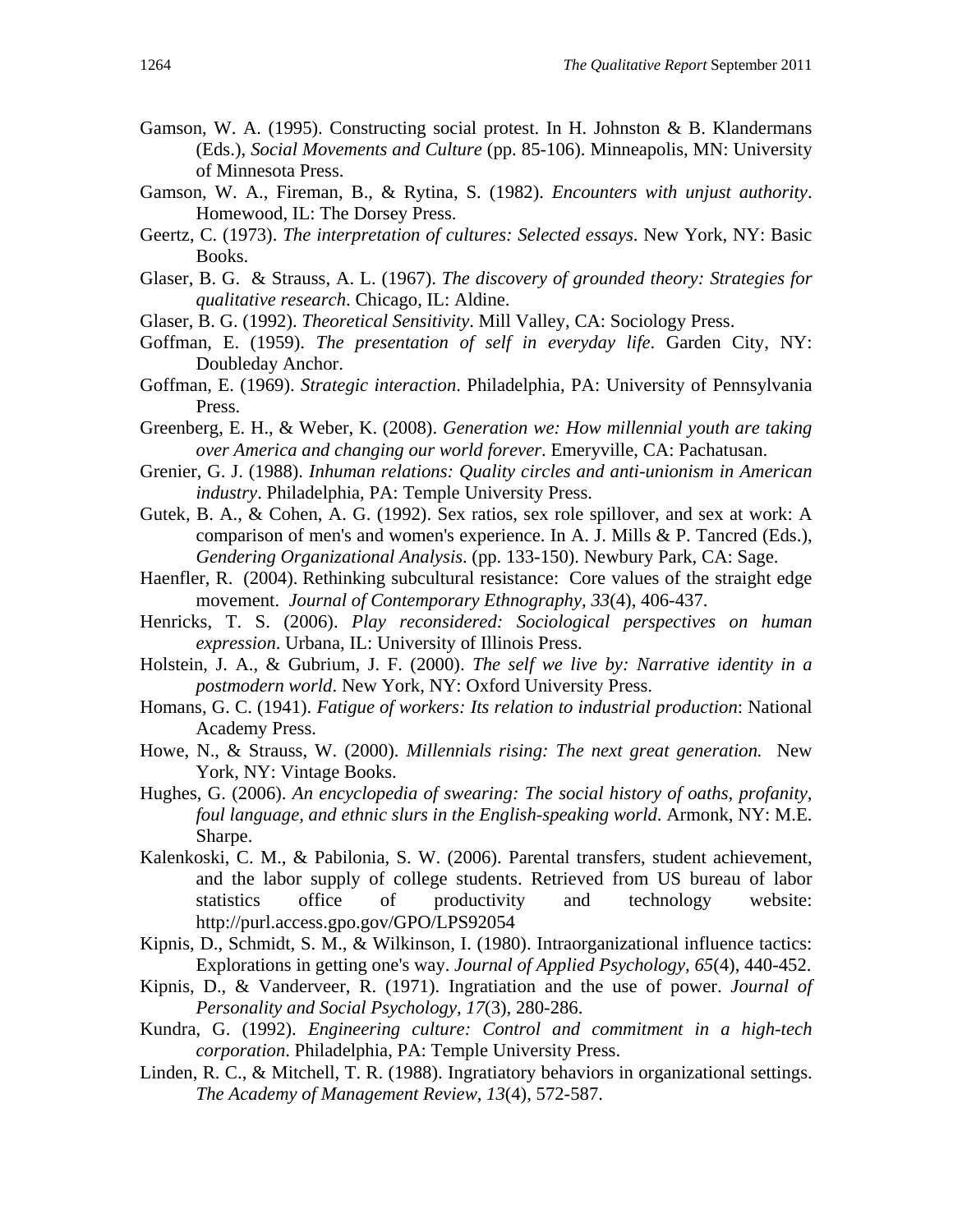- Lyman, S., & Scott, M. B. (1970). *A sociology of the absurd*. New York: Appleton-Century-Crofts.
- Martin, D. D. (2006). *University of Minnesota Duluth 2006 Student Survey*. Unpublished Raw Data. Data. Retrieved from http://www3.crk.umn.edu/administration/institutionalresearch/Documents/transfer cptsummary2003-2009.pdf
- Martin, D. D. (2010). Identity management of the dead: Contests in the construction of murdered children. *Symbolic Interaction, 33*(1), 18-40.
- Mead, G. H. (1934). *Mind, self, and society*: *From the stand point of a social behaviorist*. Chicago, IL: University of Chicago Press.
- Morrill, C., Zald, M. N., & Rao, H. (2003). Covert political conflict in organizations: Challenges from below. *Annual review of sociology, 29*, 391-415.
- Muhr, T. (2009). Atlas.ti. [Scientific Software Development]. Berlin.
- Oldenburg, R. 1989. *The great good place: Cafés, coffee shops, community centers, beauty parlors, general stores, bars, hangouts, and how they get you through the day*. New York, NY: Paragon House Publishers.
- Oliver, D. (2006). An expectation of continued success: The work attitude of generation y. *Labour & Industry, 17* (1), 61-84.
- Perrow, C. (1986). *Complex organizations (3rd ed.)*. New York, NY: McGraw-Hill.
- Pin, E. J., & Turndorf, J. (1990). Staging one's ideal self. In D. Brissett & C. Edgley (Eds.), *Life as Theater: A Dramaturgical Source Book* (pp. 163-181). New York, NY: Aldine de Gruyter.
- Rockwell, P. A. (2006). *Sarcasm and other mixed messages: The ambiguous ways people use language*. Lewiston, NY: Edwin Mellen Press.
- Roy, D. F. (1959). Banana time: Job satisfaction and informal interaction. *Human Organization, 18*(4), 158-168.
- Scott, J. R. (1974). Practical jokes of the Newfoundland seal fishery. *Southern Folklore Quarterly, 38*, 275-283.
- Snow, D. A., Rochford, E. B. J., Worden, S. K., & Benford, R. D. (1986). Frame alignment processes, micromobilization, and movement participation. *American Sociological Review, 51*(6), 464-481.
- Snow, D. A., & Benford, R. D. (1992). Master frames and cycles of protest. In A. D. Morris & C. M. Mueller (Eds.), *Frontiers in Social Movements Theory* (pp. 133- 155). New Haven, CT: Yale University Press.
- Spradley, J. (1979). *The ethnographic interview*. New York, NY: Holt, Rinehart & Winston.
- Strauss, A., & Corbin, J. M. (1990). *Basics of qualitative research: Grounded theory procedures and techniques*. Thousand Oaks, CA: Sage.
- Strauss, A. L. (1987). *Qualitative methods for social sciences*. New York, NY: Cambridge University Press.
- Swidler, A. (1986). Culture in action: Symbols and strategies. *American Sociological Review, 51*(2), 273-286.
- Sykes, A. J. M. (1966). Joking relationships in an industrial setting. *American Anthropologist, 68*(1), 188-193.
- Taylor, P., & Keeter, S. (Eds.). (2010). Millennials: Confident, connected, open to change. Retrieved from Pew Research Center website: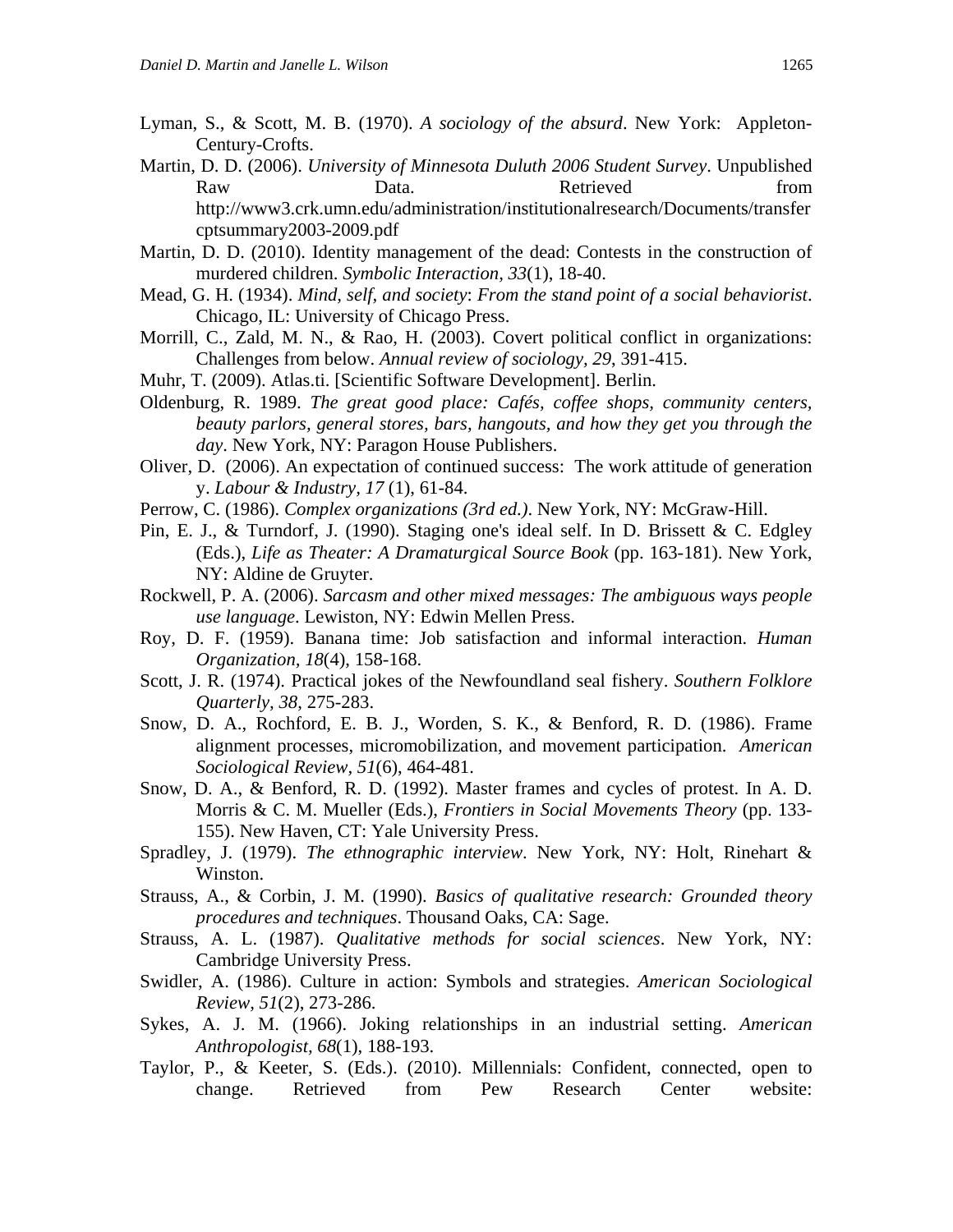www.pewresearch.org/millennials

- Tedeschi, J. T., & Melburg, V. (1984). Impression management and influence in the Organization. *Research in the Sociology of Organizations, 3*, 31-58.
- Tedeschi, J. T., & Reiss, M. (1981). Verbal strategies in impression management. In C. Antaki (Ed.), *The Psychology of Ordinary Explanations of Social Behavior* (pp. 270-309). London: Academic Press.

Traylor, G. (1972). Joking in a bush camp. *Human Relations, 26*(4), 479-486.

Ullian, J. A. (1976). Joking at work. *Journal of Communication, 26*(3), 129-133.

- Whitson, J. (2009). Identity theft and the challenges of caring for your virtual self. *Interactions, 16*(2), 41-45.
- Wilson, J. L. (2005). *Nostalgia: Sanctuary of meaning*. Lewisburg, PA: Bucknell University Press.

Winokur, J. (2007). *The big book of irony*. New York, NY: St. Martin's Press.

Zaretsky, E. (2009). Collective memory and narrative: A response to Etkind. *Constellations, 16*(1), 201-204.

## **Appendix**

## **Questionnaire**

## PART I. DEMOGRAPHIC INFORMATION – PLEASE FILL OUT THIS FORM.

1. What is Your sex? Mark ☒ ONE box.

❑ Male ❑ Female

2. What is your age?

➔NOTE: Please answer BOTH questions 3 and 4.

3. Are you Spanish/Hispanic/Latino? Mark ☒ the "**No**" box if **not** Spanish/Hispanic/Latino.

- ❑ No, not Spanish /Hispanic / Latino ❑ Yes, Puerto Rican
- ❑ Yes, Mexican, Mexican Am., Chicano ❑ Yes, Cuban

 $\Box$  Yes, other Spanish /Hispanic / Latino — Print name of group

➥\_\_\_\_\_\_\_\_\_\_\_\_\_\_\_\_\_\_\_\_\_\_\_\_\_\_\_

❑ White

❑ Black, African Am.

<sup>4.</sup> What is your race? Mark  $\mathbb Z$  one or more races to indicate what you consider yourself to be.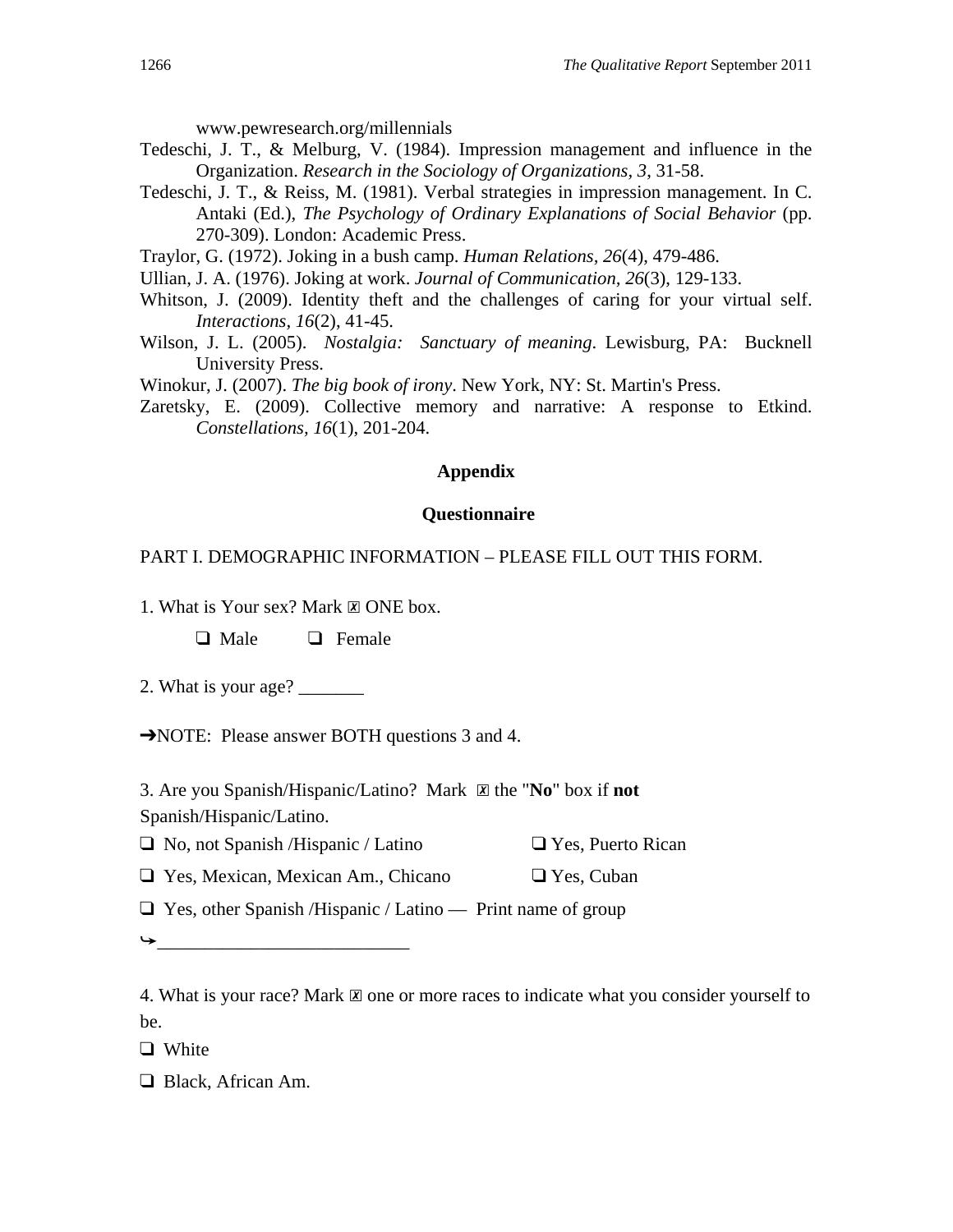❑ American Indian or Alaskan Native — Print name of enrolled or principal

| $\text{tribe}\_\text{max}$ $\leftarrow$                                                                                                                                                                                                                                                                                                                                                                                                                                         |                              |  |                                  |   |  |  |
|---------------------------------------------------------------------------------------------------------------------------------------------------------------------------------------------------------------------------------------------------------------------------------------------------------------------------------------------------------------------------------------------------------------------------------------------------------------------------------|------------------------------|--|----------------------------------|---|--|--|
|                                                                                                                                                                                                                                                                                                                                                                                                                                                                                 |                              |  |                                  |   |  |  |
| $\Box$ Native Hawaiian $\Box$ Guamanian or Chamorro $\Box$ Samoan                                                                                                                                                                                                                                                                                                                                                                                                               |                              |  |                                  |   |  |  |
| $\Box$ Vietnamese $\Box$ Japanese                                                                                                                                                                                                                                                                                                                                                                                                                                               |                              |  | $\Box$ Korean                    |   |  |  |
| $\Box$ Filipino $\Box$ Chinese                                                                                                                                                                                                                                                                                                                                                                                                                                                  |                              |  | $\Box$ Asian Indian              |   |  |  |
| $\Box$ Other Pacific Islander — Print race.                                                                                                                                                                                                                                                                                                                                                                                                                                     |                              |  | $\Box$ Other Asian — Print race. |   |  |  |
|                                                                                                                                                                                                                                                                                                                                                                                                                                                                                 |                              |  |                                  |   |  |  |
| $\overline{\phantom{a}}$ $\overline{\phantom{a}}$ $\overline{\phantom{a}}$ $\overline{\phantom{a}}$ $\overline{\phantom{a}}$ $\overline{\phantom{a}}$ $\overline{\phantom{a}}$ $\overline{\phantom{a}}$ $\overline{\phantom{a}}$ $\overline{\phantom{a}}$ $\overline{\phantom{a}}$ $\overline{\phantom{a}}$ $\overline{\phantom{a}}$ $\overline{\phantom{a}}$ $\overline{\phantom{a}}$ $\overline{\phantom{a}}$ $\overline{\phantom{a}}$ $\overline{\phantom{a}}$ $\overline{\$ |                              |  |                                  | ↵ |  |  |
|                                                                                                                                                                                                                                                                                                                                                                                                                                                                                 |                              |  |                                  |   |  |  |
| 5. Please indicate your marital/living status. Mark $\boxtimes$ ONE box.                                                                                                                                                                                                                                                                                                                                                                                                        |                              |  |                                  |   |  |  |
| $\Box$ Never married or had a lifetime partner                                                                                                                                                                                                                                                                                                                                                                                                                                  |                              |  |                                  |   |  |  |
| $\Box$ Currently married or in a lifetime partnership                                                                                                                                                                                                                                                                                                                                                                                                                           |                              |  |                                  |   |  |  |
| $\Box$ Separated                                                                                                                                                                                                                                                                                                                                                                                                                                                                |                              |  |                                  |   |  |  |
| <b>Q</b> Divorced                                                                                                                                                                                                                                                                                                                                                                                                                                                               |                              |  |                                  |   |  |  |
| $\Box$ Widowed                                                                                                                                                                                                                                                                                                                                                                                                                                                                  |                              |  |                                  |   |  |  |
|                                                                                                                                                                                                                                                                                                                                                                                                                                                                                 |                              |  |                                  |   |  |  |
| 6. Do you live with anyone? Mark $\boxtimes$ the "No" box if you live alone.                                                                                                                                                                                                                                                                                                                                                                                                    |                              |  |                                  |   |  |  |
| $\Box$ No $\rightarrow$ Skip Question 7, proceed to Question 8.                                                                                                                                                                                                                                                                                                                                                                                                                 |                              |  |                                  |   |  |  |
| $\Box$ Yes $\rightarrow$ proceed to question 7.                                                                                                                                                                                                                                                                                                                                                                                                                                 |                              |  |                                  |   |  |  |
| 7. "I presently live with my " Mark $\boxtimes$ all of the boxes that apply.                                                                                                                                                                                                                                                                                                                                                                                                    |                              |  |                                  |   |  |  |
| $\Box$ Husband/wife                                                                                                                                                                                                                                                                                                                                                                                                                                                             | $\Box$ Roomer(s), boarder(s) |  |                                  |   |  |  |
| $\Box$ Adopted son(s)/daughter(s) $\Box$ Housemate(s), roommate(s)                                                                                                                                                                                                                                                                                                                                                                                                              |                              |  |                                  |   |  |  |
| Stepson(s)/stepdaughter(s) $\Box$ Unmarried partner                                                                                                                                                                                                                                                                                                                                                                                                                             |                              |  |                                  |   |  |  |
| Brother(s)/sister(s)                                                                                                                                                                                                                                                                                                                                                                                                                                                            | $\Box$ Foster child (ren)    |  |                                  |   |  |  |
| Father/mother                                                                                                                                                                                                                                                                                                                                                                                                                                                                   | $\Box$ Other nonrelative(s)  |  |                                  |   |  |  |
| Grandchild(ren)                                                                                                                                                                                                                                                                                                                                                                                                                                                                 |                              |  |                                  |   |  |  |
| $\Box$ Parent(s)-in-law                                                                                                                                                                                                                                                                                                                                                                                                                                                         |                              |  |                                  |   |  |  |
|                                                                                                                                                                                                                                                                                                                                                                                                                                                                                 |                              |  |                                  |   |  |  |

❑ Son(s)-in-law/daughter(s)-in-law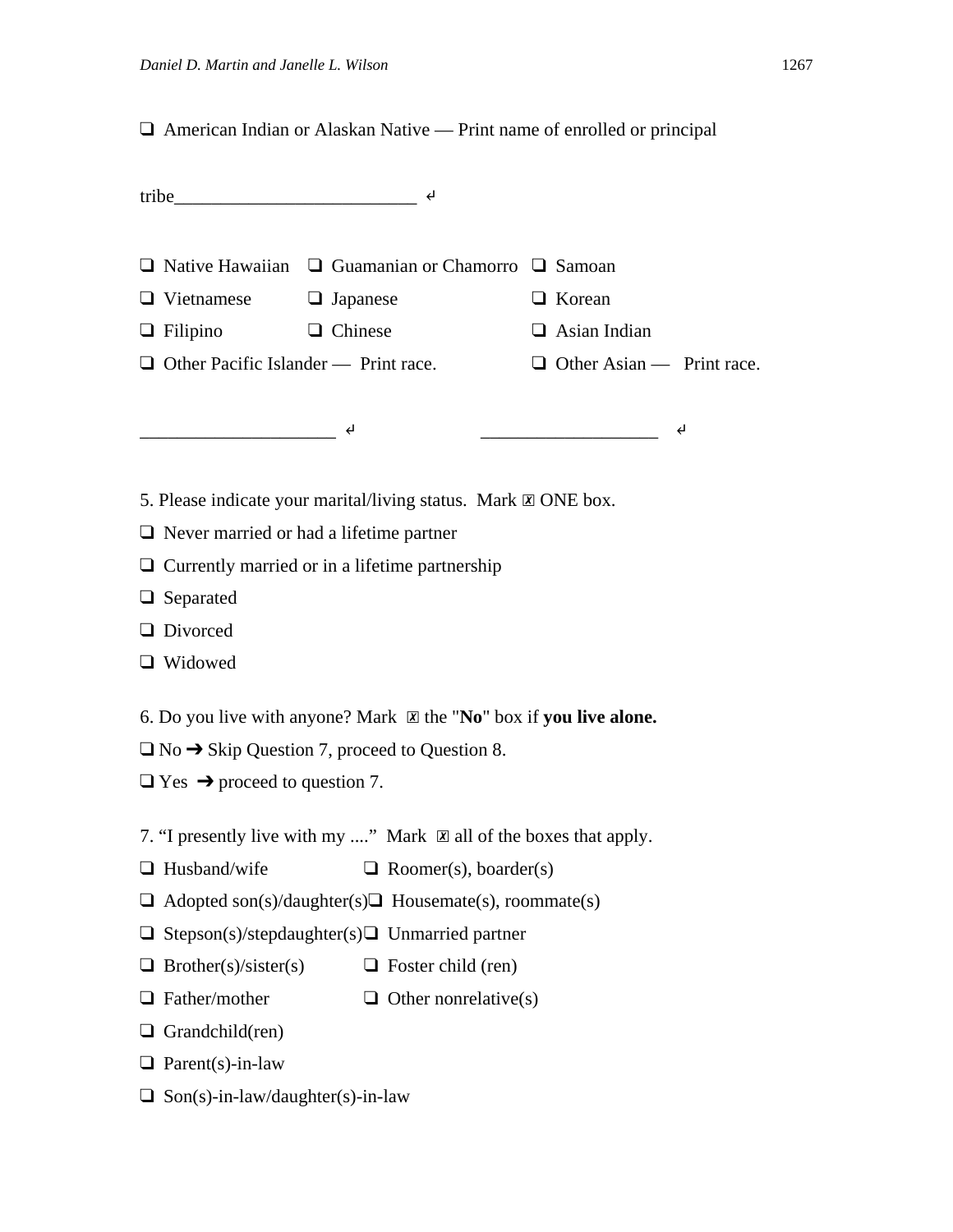$\Box$  Other relative — Print exact relationship  $\rightarrow$ 

8. What is your major in school?

PART II. WRITTEN RESPONSE -- The remainder of this questionnaire demands that you respond in written, essay form. Please answer the following questions, writing as much as you would like in the bluebook provided. Please finish only when you feel your answer is complete.

9. What does the phrase "bullshitting" mean, in phrases such as "you're bullshitting me" or "I'm bullshitting you"?

10. Please describe an instance when you feel that someone was bullshitting you. Who was it? What was the situation? How did you react? How did it make you feel?

11. Who are the people in your life who do the most bullshitting? How? Why?

12. Please describe an instance when you were bullshitting someone. Who was it? What was the situation? How did that person react? How did it make you feel?

## **Author Note**

Daniel D. Martin is a faculty member in the Department of Sociology and Anthropology at the University of Minnesota-Duluth. He is a co-author with Kent Sandstrom and Gary Fine of *Symbols, Selves, and Social Reality: A Symbolic Interactionist Approach to Social Psychology and Sociology*. For the last six years, his interests in inequality and organizations have been pursued through social movement research. His present research, on the state suppression of dissent, focuses on interaction between police and protesters, and the dramaturgy of protest. Correspondence regarding this article can be addressed to: Daniel D. Martin, 1123 University Drive, 228 Cina Hall, Duluth, MN 55812; Phone: 218-726-6709; Fax: 218-726-7759; and E-mail: dmartin@d.umn.edu

 Janelle L. Wilson is currently the Department Head in the Department of Sociology/Anthropology at the University of Minnesota Duluth. Her research interests are, broadly, in the Sociology of Everyday Life and more particularly in the relationship between nostalgia and identity. She is the author of *Nostalgia: Sanctuary of Meaning* (Bucknell University Press, 2005) as well as a number of articles and book chapters that examine collective memory, race and nostalgia, and generational identity.